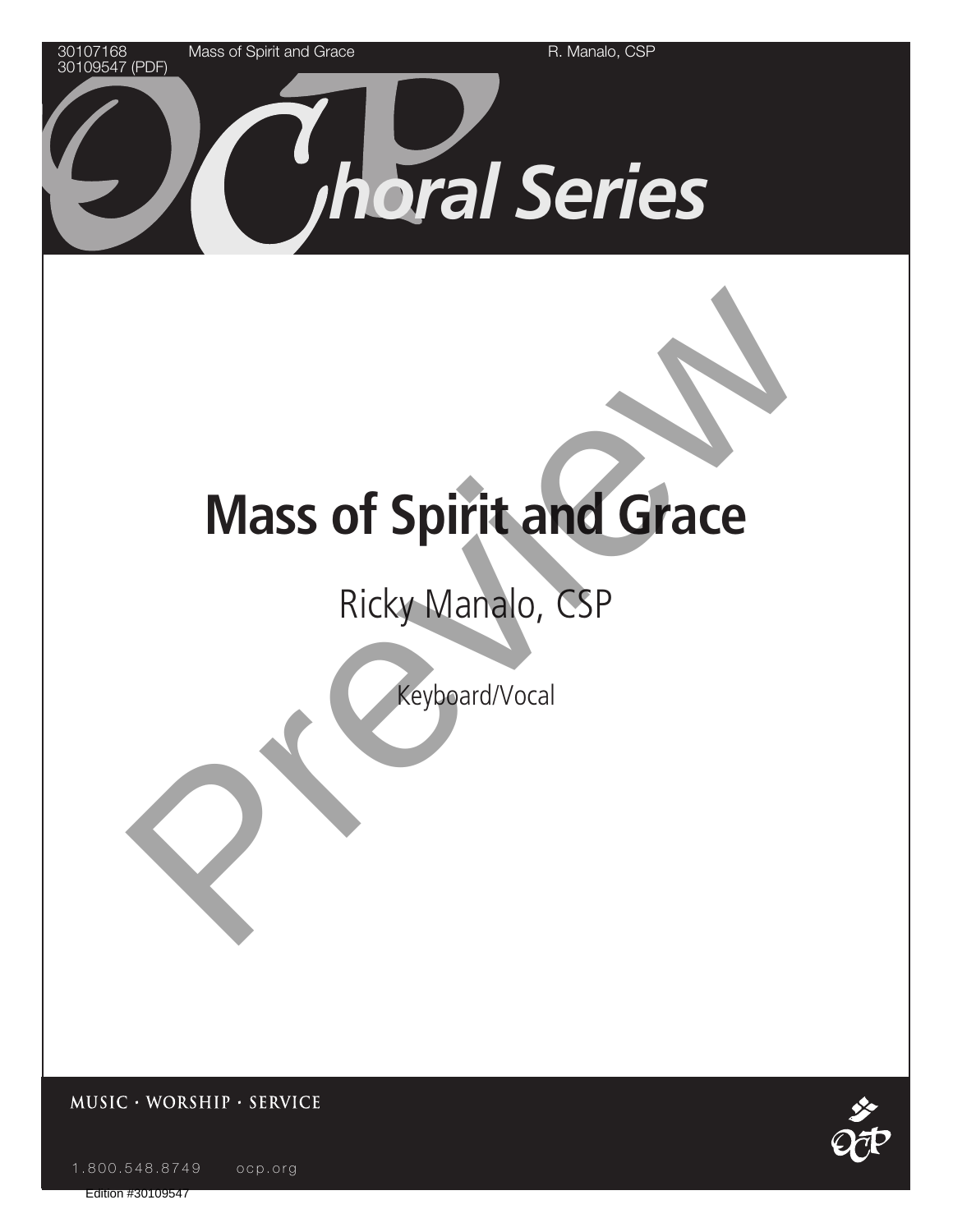#### **Mass of Spirit and Grace – Keyboard/Vocal Edition**

Ricky Manalo, CSP

© 2012, OCP 5536 NE Hassalo, Portland, OR 97213 (503) 281-1191 liturgy@ocp.org ocp.org

Excerpts from the English translation of *The Roman Missal* © 2010, International Commission on English in the Liturgy Corporation (ICEL), 1100 Connecticut Ave. NW, Ste. 710, Washington, DC 20036-4101. All rights reserved. Used with permission. The English translation of some gospel verses from *Lectionary for Mass* © 1969, 1981, 1997, ICEL. All rights reserved. Used with permission.

Some gospel verses from *Lectionary for Mass for Use in the Dioceses of the United States of America, second typical edition* © 2001, 1998, 1997, 1986, 1970, Confraternity of Christian Doctrine, Inc. (CCD), Washington, DC. All rights reserved. Used with permission.

| Vidi Aquam/I Saw Water           | ed. $30109511$ | When We Eat This Bread           | ed. 30109516 |
|----------------------------------|----------------|----------------------------------|--------------|
| Penitential Act with Invocations | ed. 30109512   | Save Us, Savior                  | ed. 30109515 |
| Glory to God                     | ed. 30109520   | Amen                             | ed. 30109514 |
| Alleluia                         | ed. $30109519$ | The Lord's Prayer                | ed. 30109513 |
| Holy                             | ed. 30109518   | Lamb of God                      | ed. 30109521 |
| We Proclaim Your Death           | ed. 30109517   | <b>PDF</b> Accompaniment Package | ed. 30109522 |

#### **Mass of Spirit and Grace**

| edition © 2001, 1998, 1997, 1986, 1970, Confraternity of Christian Doctrine, Inc. (CCD), Washington, DC. All rights<br>reserved. Used with permission.                |              |                                  |              |
|-----------------------------------------------------------------------------------------------------------------------------------------------------------------------|--------------|----------------------------------|--------------|
| Published with the approval of the Committee on Divine Worship, United States Conference of Catholic Bishops,<br>3211 Fourth St. NE, Washington, DC 20017; USCCB.org. |              |                                  |              |
| None of the pages in this book may be reproduced in any way without written permission from the publisher.                                                            |              |                                  |              |
| The following parts for Solo Instrument in C and Bb are available online; visit ocp.org;                                                                              |              |                                  |              |
|                                                                                                                                                                       |              |                                  |              |
| Vidi Aquam/I Saw Water                                                                                                                                                | ed. 30109511 | When We Eat This Bread           | ed. 30109516 |
| Penitential Act with Invocations                                                                                                                                      | ed. 30109512 | Save Us, Savior                  | ed. 30109515 |
| Glory to God                                                                                                                                                          | ed. 30109520 | Amen                             | ed. 30109514 |
| Alleluia                                                                                                                                                              | ed. 30109519 | The Lord's Prayer                | ed. 30109513 |
| Holy                                                                                                                                                                  | ed. 30109518 | Lamb of God                      | ed. 30109521 |
| We Proclaim Your Death                                                                                                                                                | ed. 30109517 | <b>PDF</b> Accompaniment Package | ed. 30109522 |
| Additional Mass parts and selected parts for Brass Quartet, Timpani, and Handbells are also available online.                                                         |              |                                  |              |
| <b>Mass of Spirit and Grace</b>                                                                                                                                       |              |                                  |              |
|                                                                                                                                                                       |              |                                  |              |
|                                                                                                                                                                       |              |                                  |              |
|                                                                                                                                                                       |              |                                  |              |
|                                                                                                                                                                       |              |                                  |              |
|                                                                                                                                                                       |              |                                  |              |
|                                                                                                                                                                       |              |                                  |              |
|                                                                                                                                                                       |              |                                  |              |
| For reprinted Assembly Editions, places visit Opel icanse not                                                                                                         |              |                                  |              |

For reprintable Assembly Editions, please visit OneLicense.net.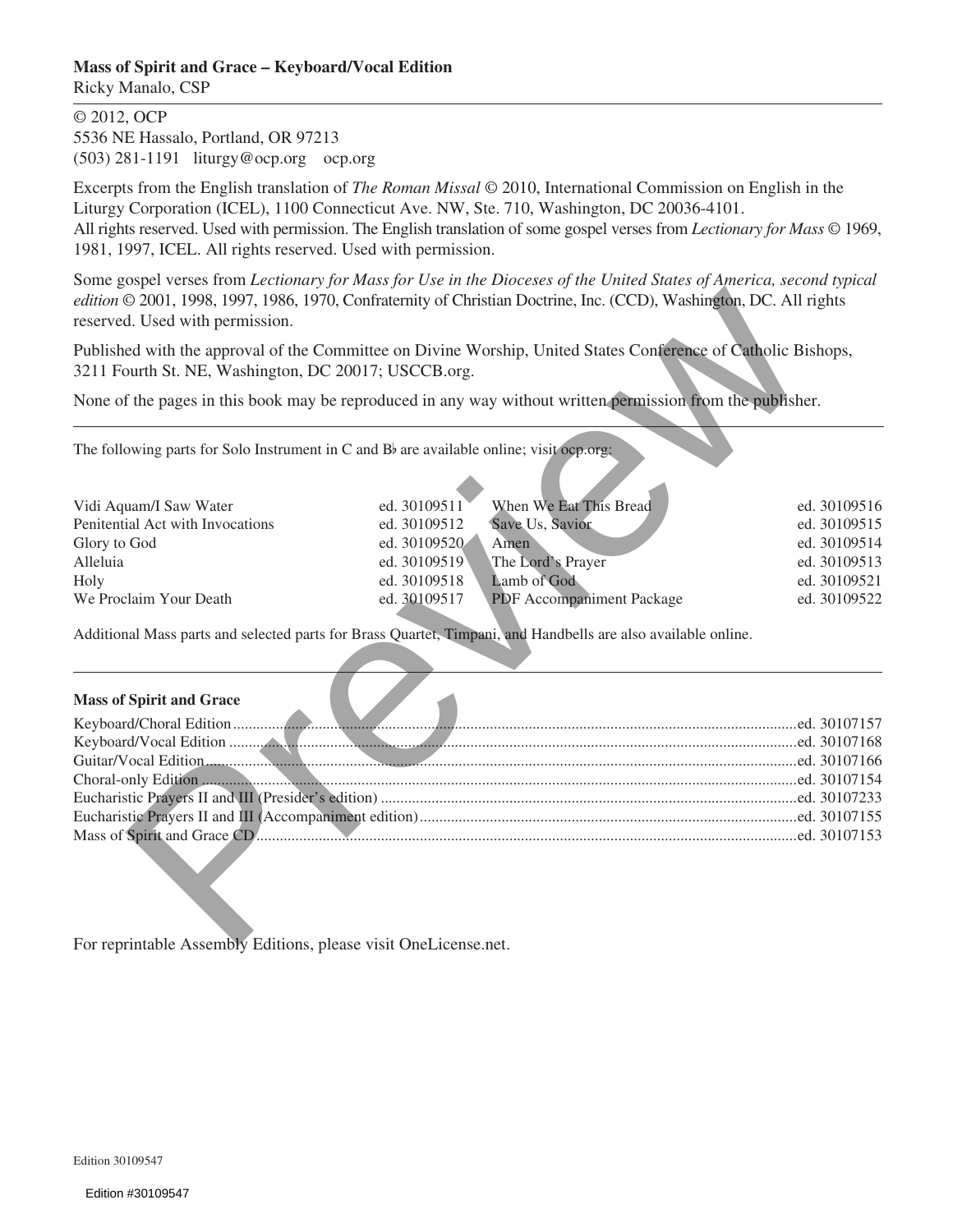# **Table of Contents**

| Vidi Aquam/I Saw Water (Sprinkling Rite for Easter Season) |                |
|------------------------------------------------------------|----------------|
|                                                            |                |
|                                                            |                |
|                                                            |                |
|                                                            |                |
|                                                            |                |
| Eucharistic Acclamations                                   |                |
|                                                            |                |
|                                                            | $\mathcal{D}4$ |
|                                                            | .26            |
|                                                            | 27             |
|                                                            | $\sqrt{29}$    |
|                                                            |                |
|                                                            |                |
|                                                            |                |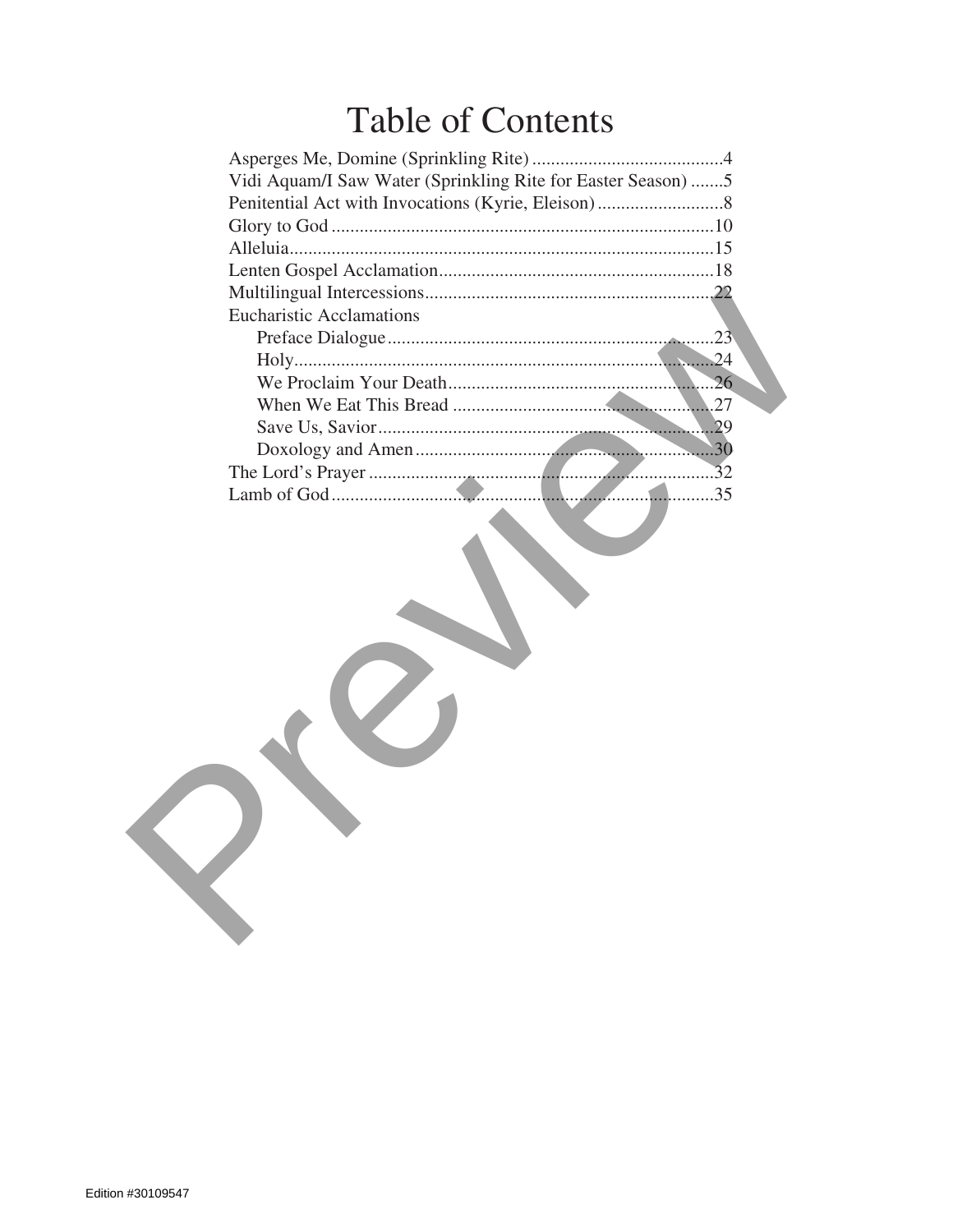#### **Asperges Me, Domine** *(Sprinkling Rite)*



Music: *Mass of Spirit and Grace;* Ricky Manalo, CSP, b. 1965, © 2009, Ricky Manalo, CSP. Published by OCP. All rights reserved.

**\*Optional canon begins on beat 3.**

**Translation: Sprinkle me, Lord. Wash me and I shall be cleansed.**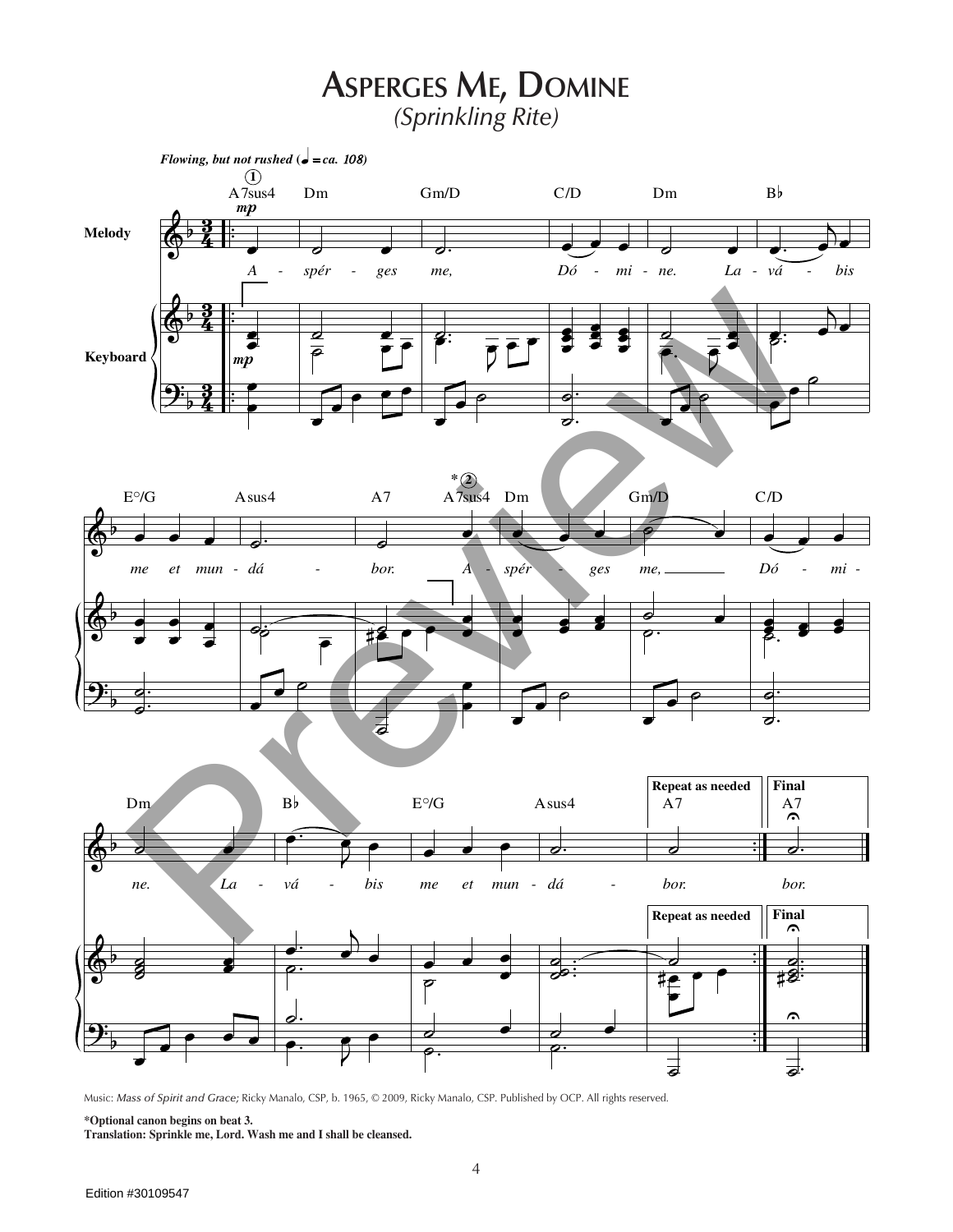#### **Vidi Aquam/I Saw Water** *(Sprinkling Rite for Easter Season)*





Text: *Vidi Aquam;* English text, Ricky Manalo, CSP, b. 1965. Music: *Mass of Spirit and Grace;* Ricky Manalo, CSP.

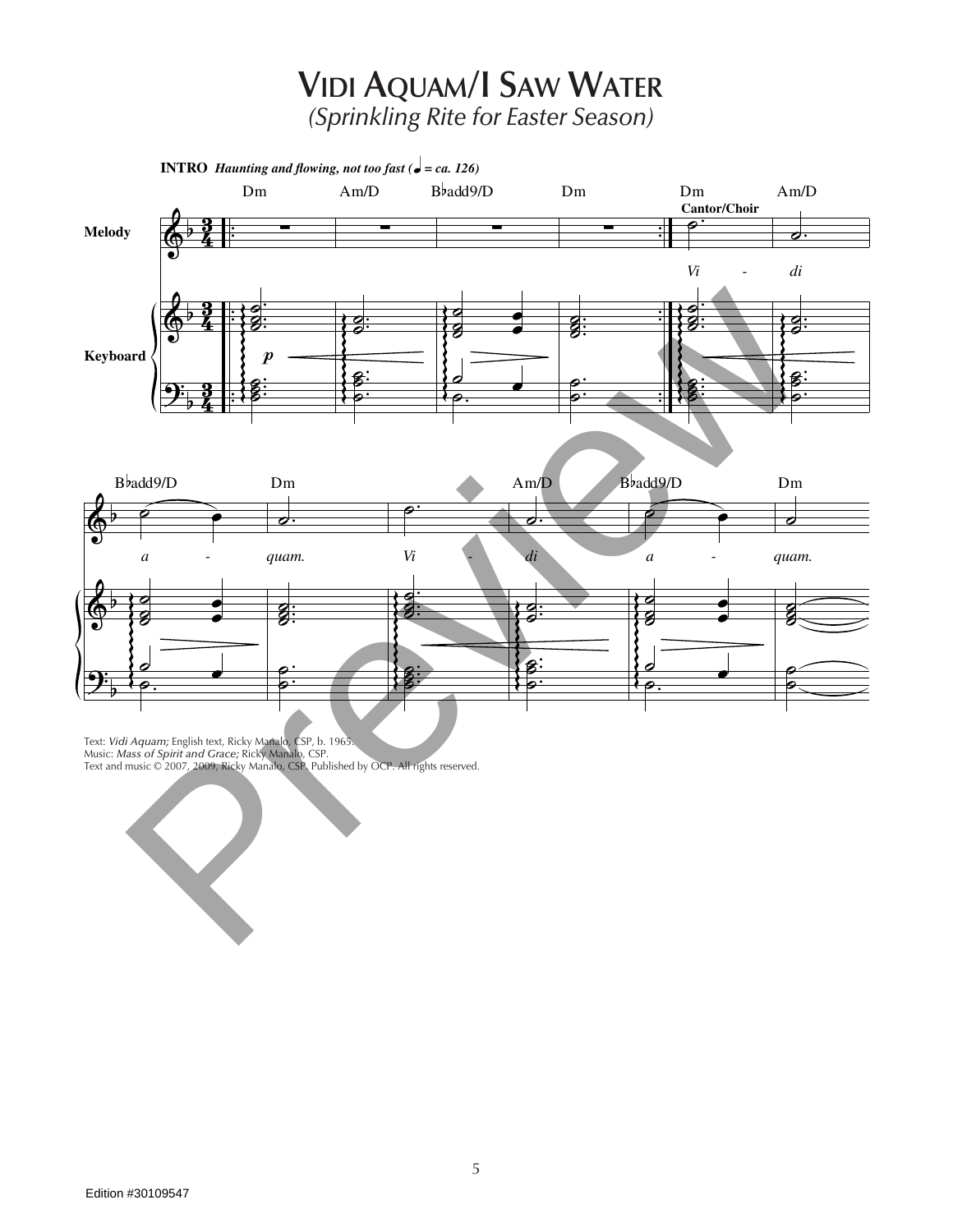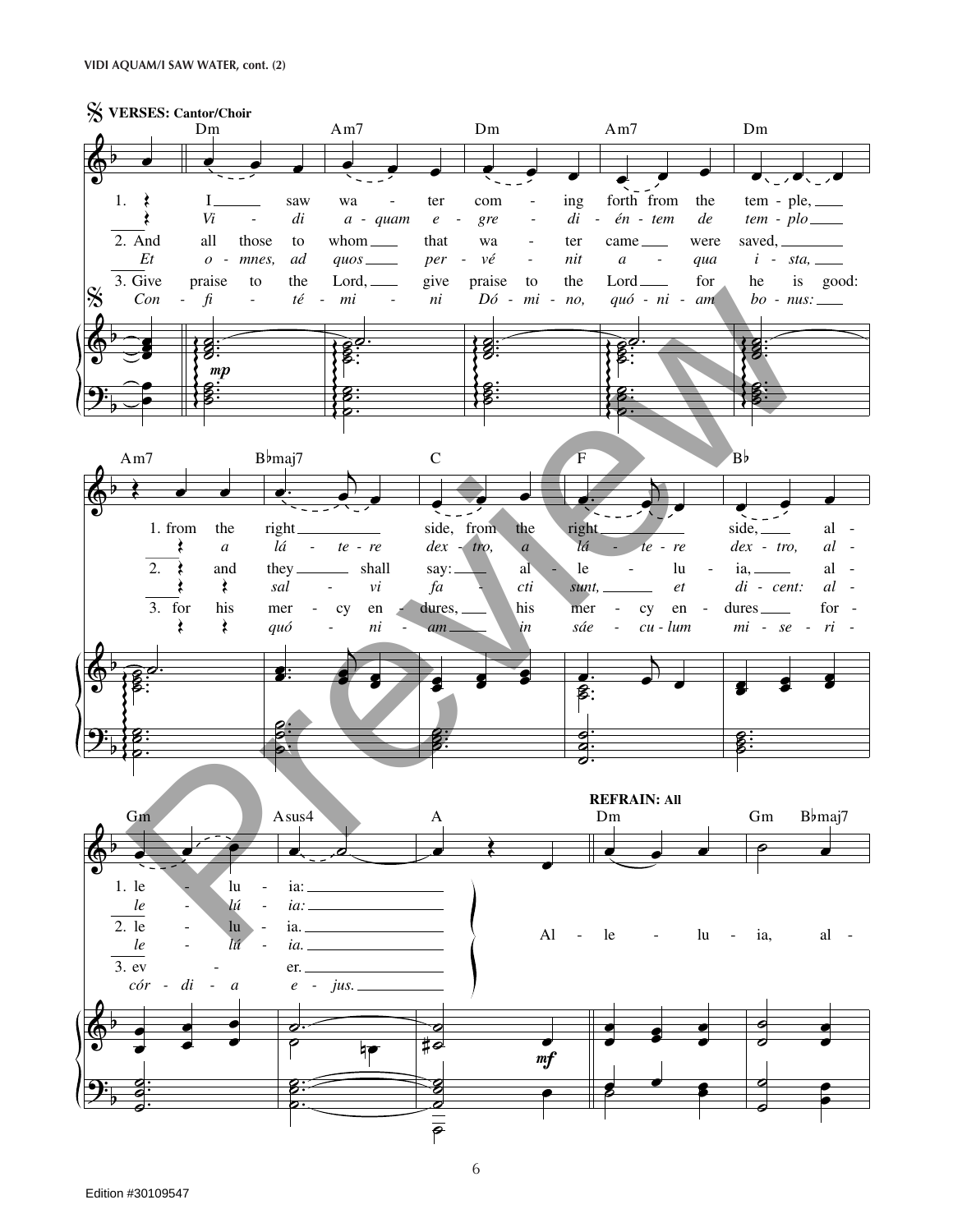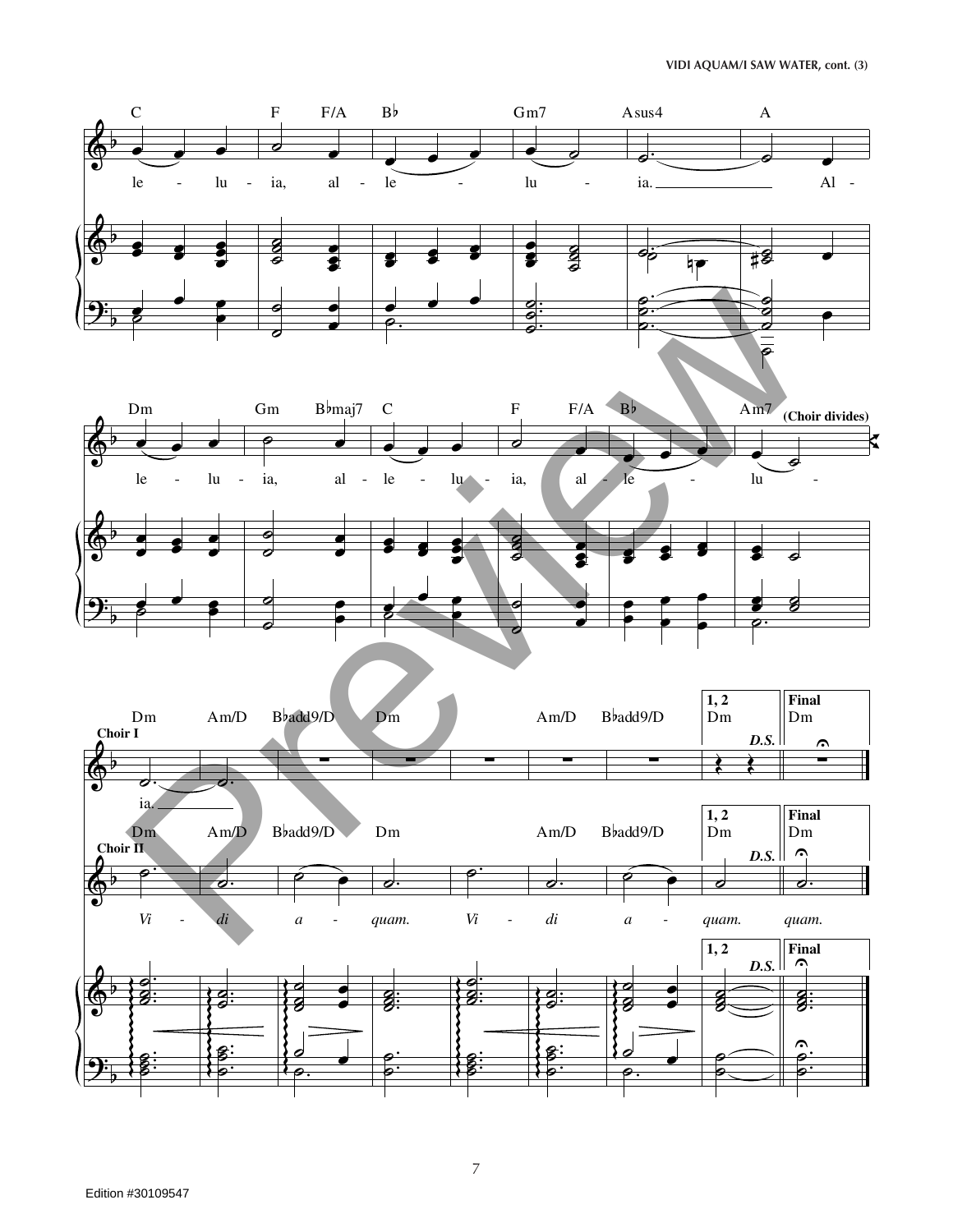#### **Penitential Act with Invocations** *(Kyrie, Eleison)*



Text: Introduction, Invocations and Absolution © 2010, ICEL. All rights reserved. Used with permission.<br>Music: *Mass of Spirit and Grace;* Ricky Manalo, CSP, b. 1965, © 2007, 2009, Ricky Manalo, CSP. Published by OCP. All

**Note: Penitential Act with Invocations (Lord, Have Mercy) is available online. Visit ocp.org.**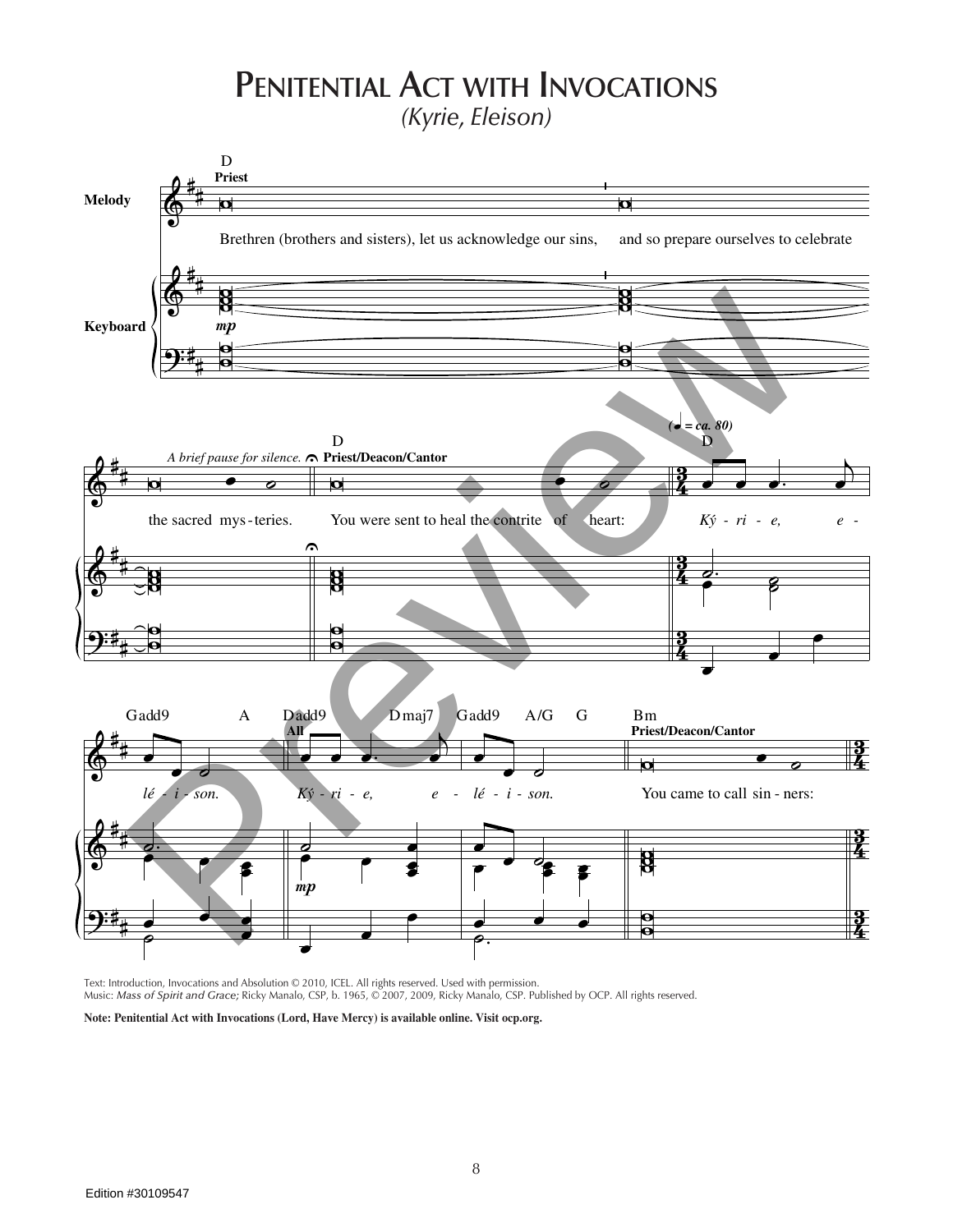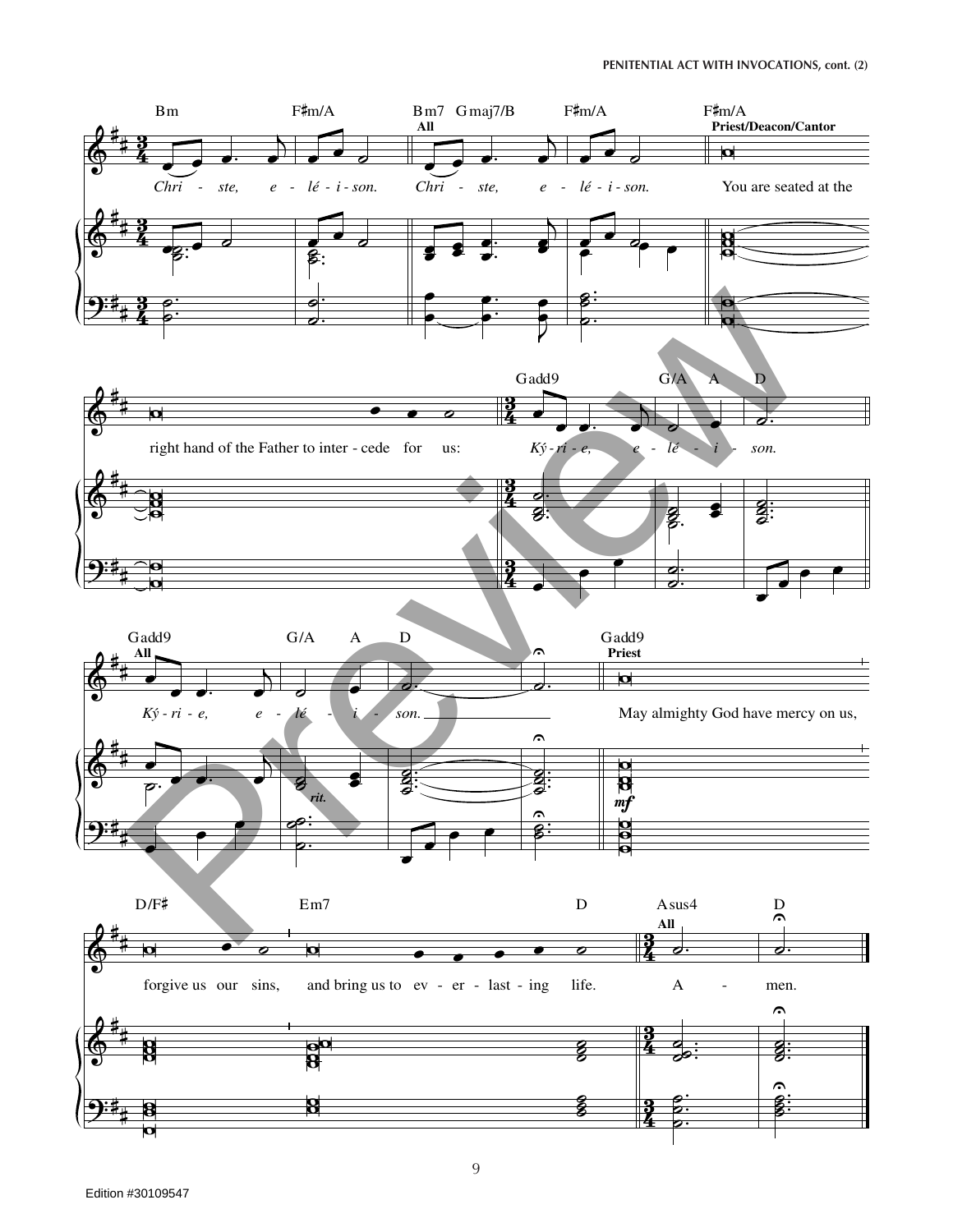## **Glory to God**



Text © 2010, ICEL. All rights reserved. Used with permission.

Music: *Mass of Spirit and Grace;* Ricky Manalo, CSP, b. 1965, © 2007, 2009, Ricky Manalo, CSP. Published by OCP. All rights reserved.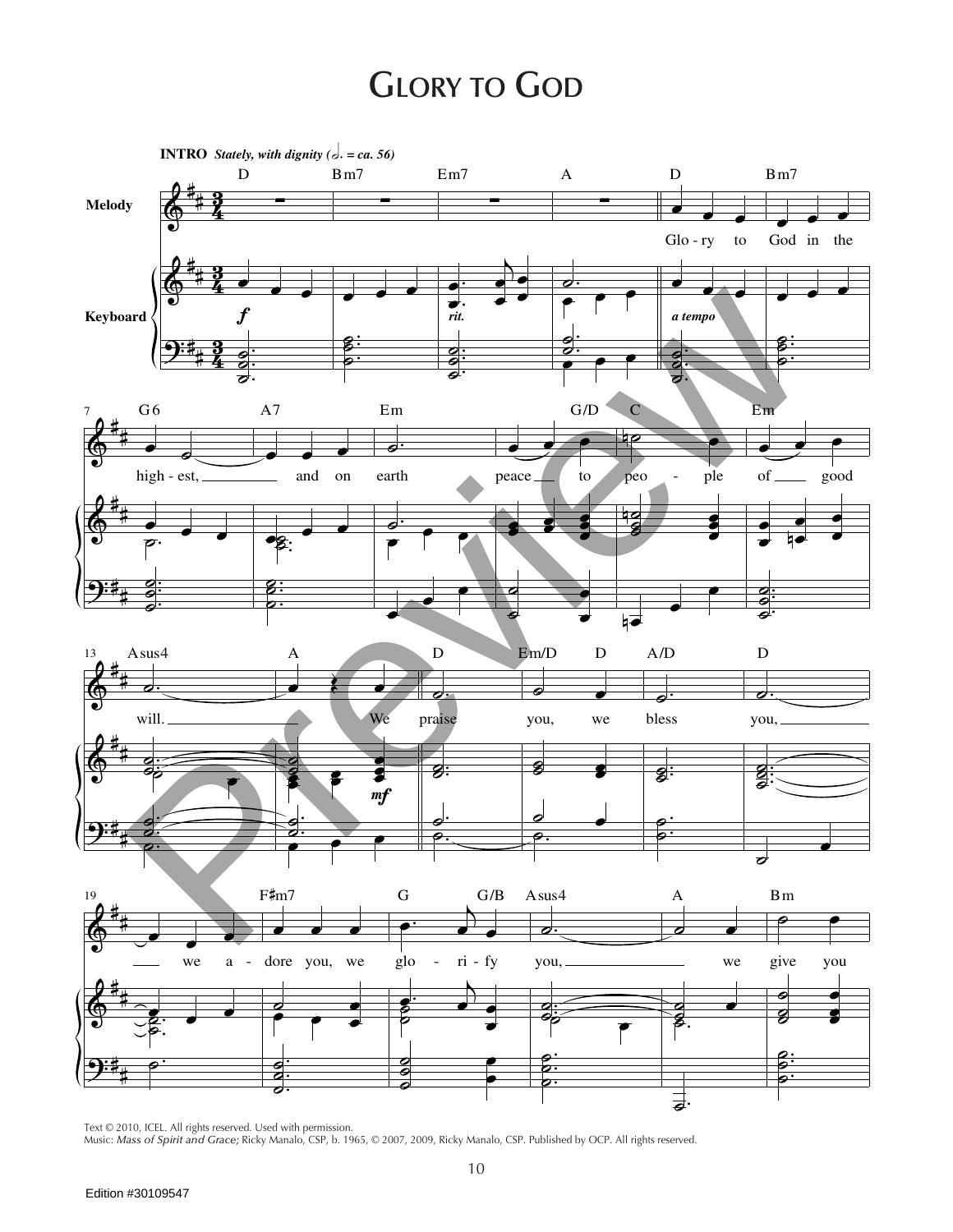



˙.

 $\overrightarrow{e}$ 

œ

œ

œ

.<br>ق  $\frac{1}{2}$ 

 $\overline{\cdot}$ 

# # . ˙  $\frac{1}{2}$ 

˙.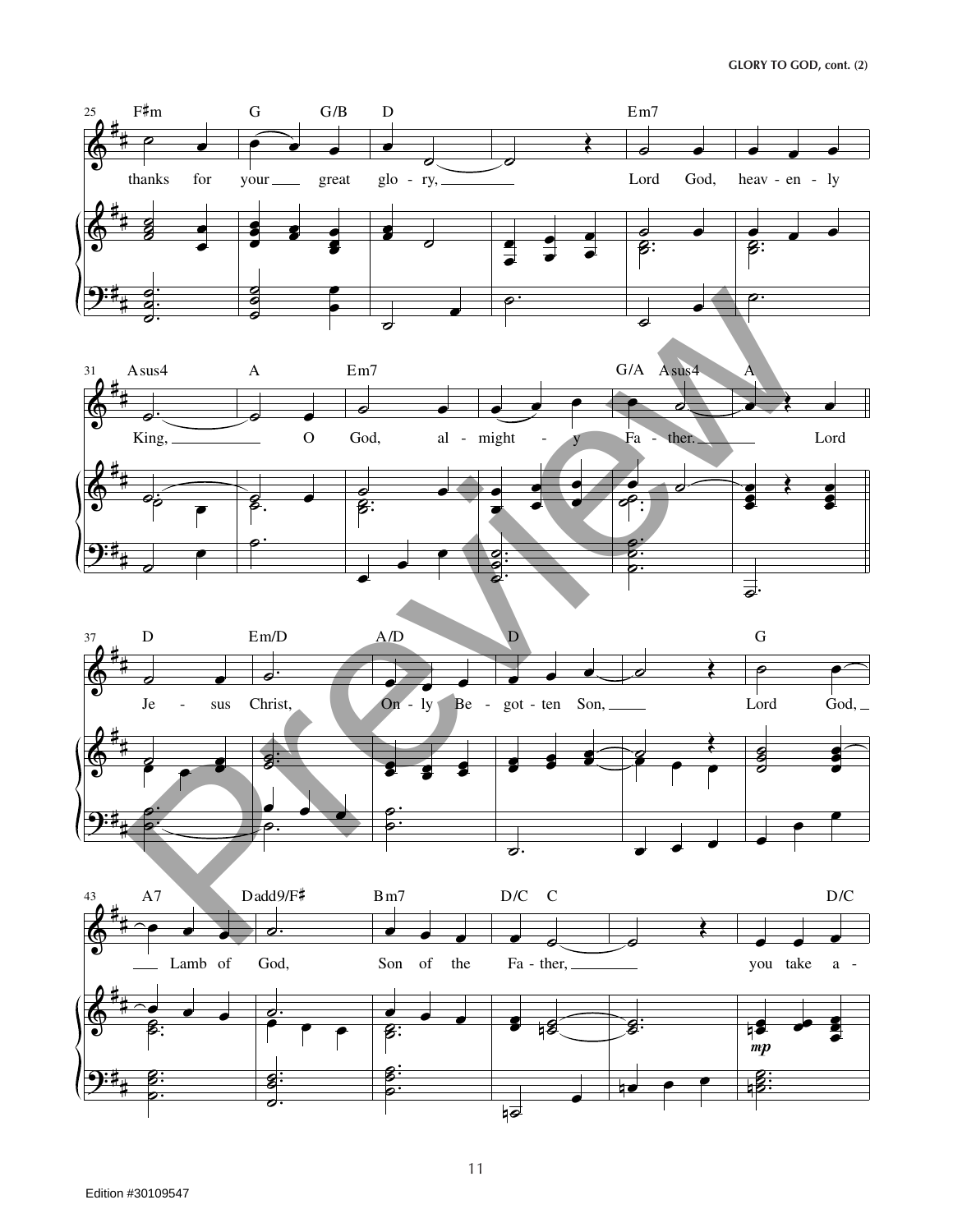





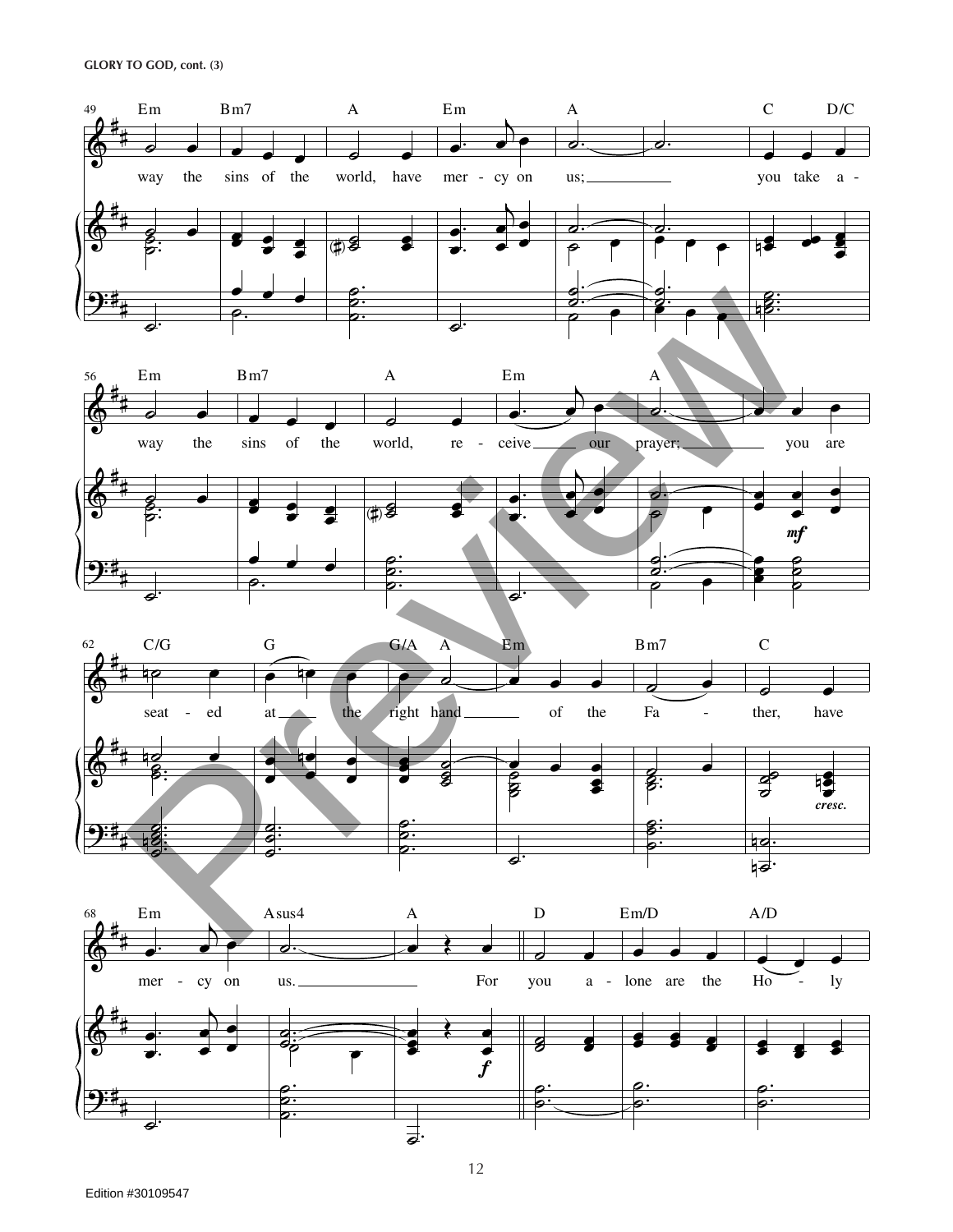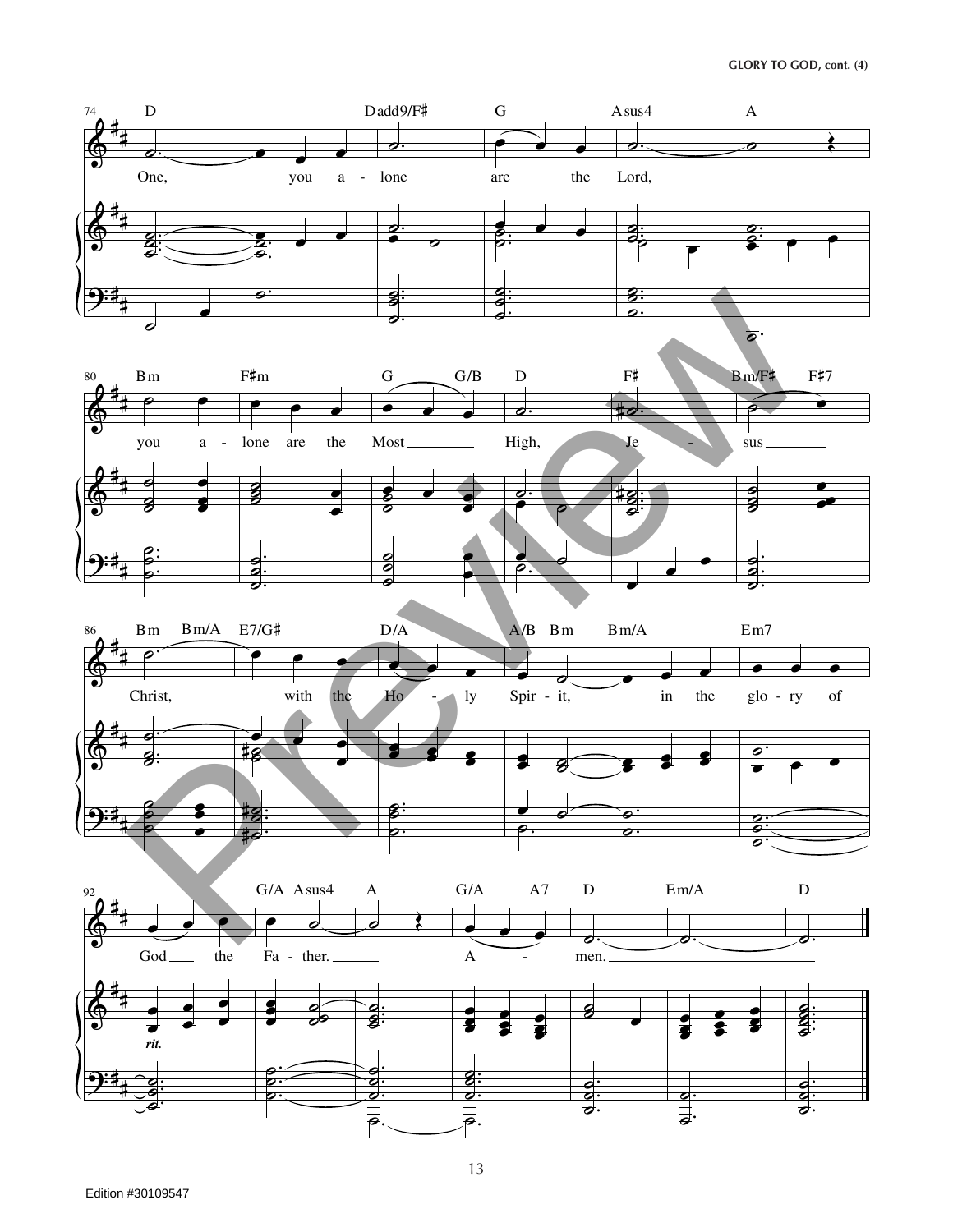Previews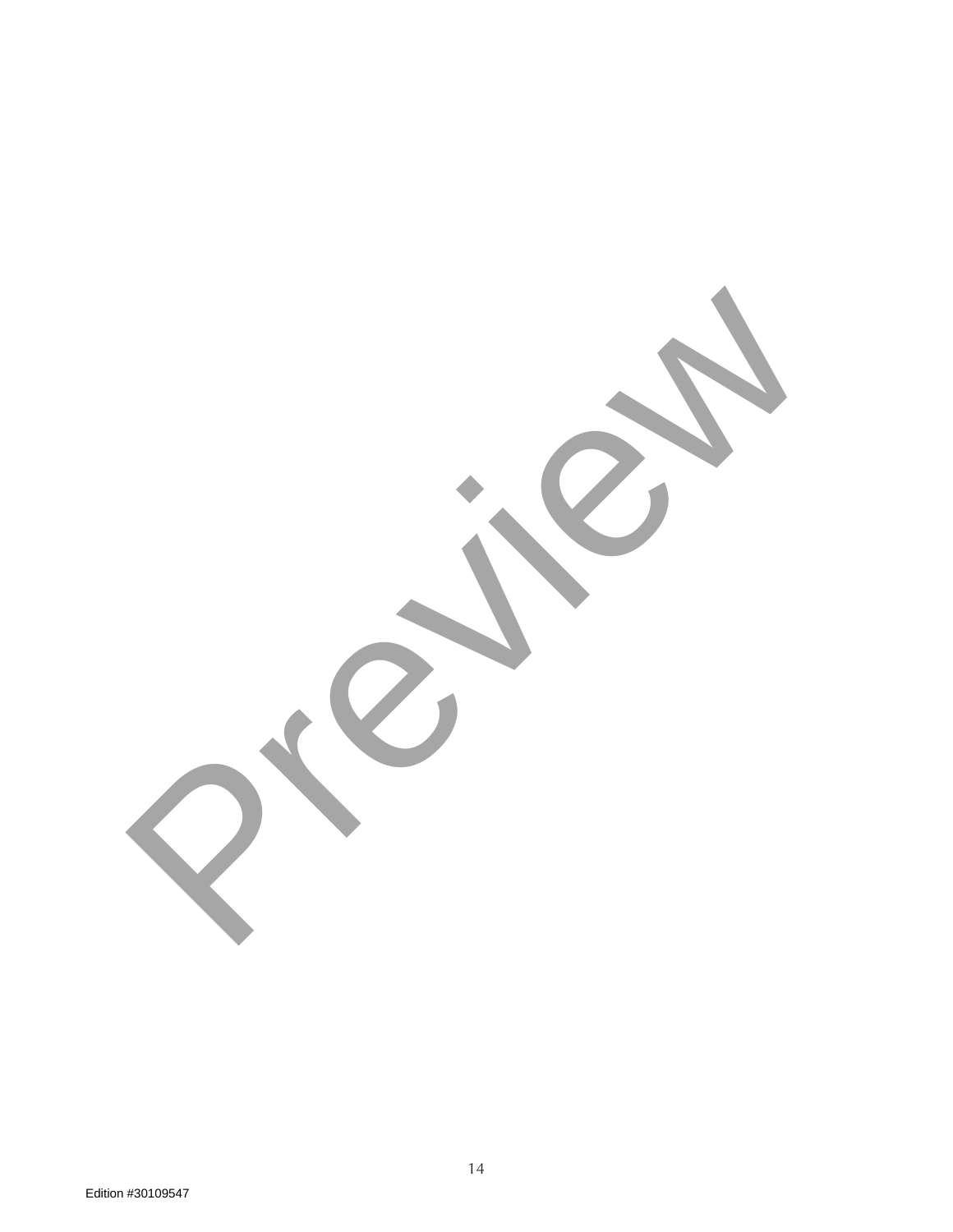#### **Alleluia**



Text: Some Gospel verses © 1969, 1981, 1997, ICEL. All rights reserved. Used with permission.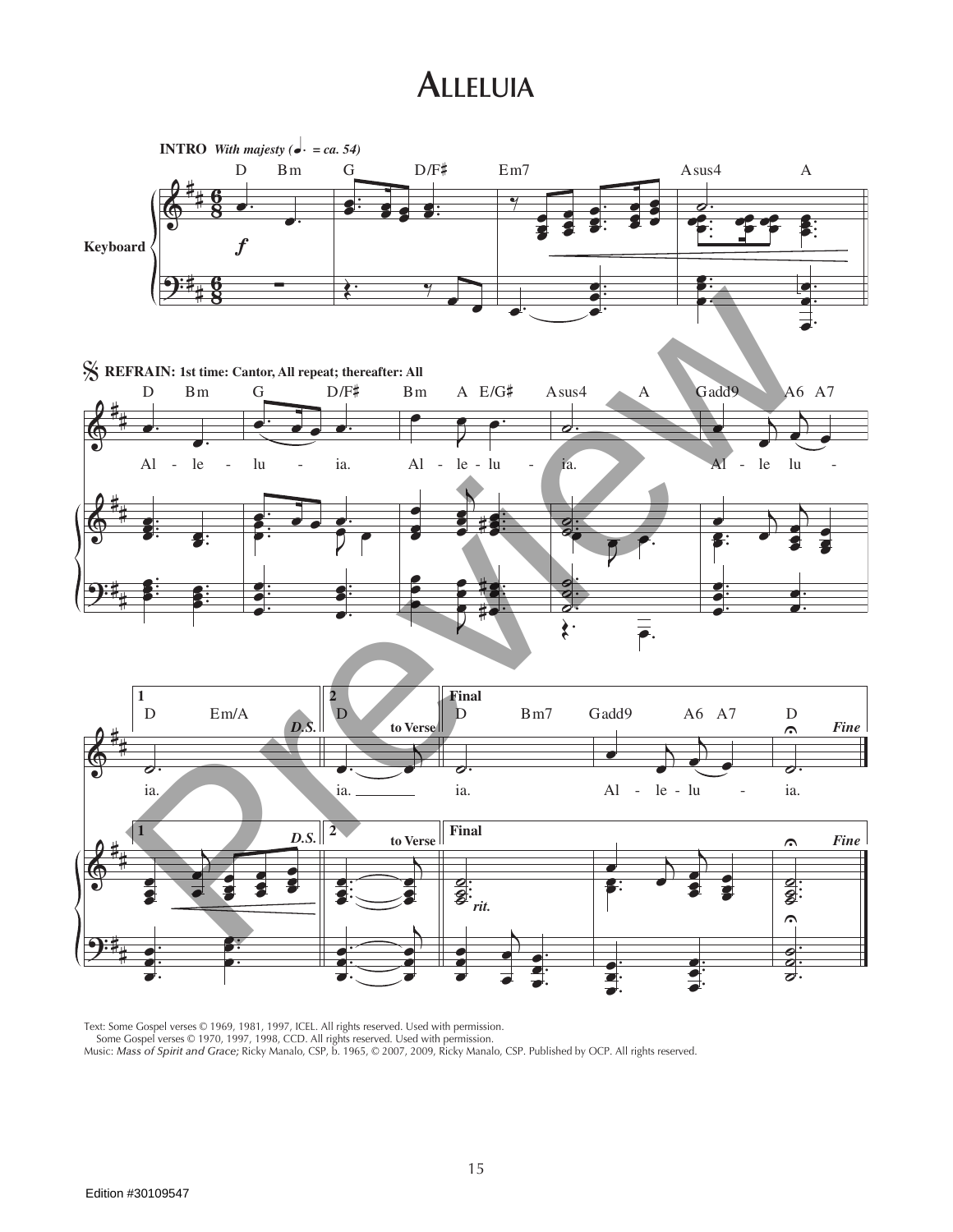**ALLELUIA, cont. (2)**



**Note: Verses 1–4, Ordinary Time; 5, 6, last Sundays in Ordinary Time; 7, Advent Season; 8, Fourth Sunday of Advent; 9, Christmas; 10, Easter.**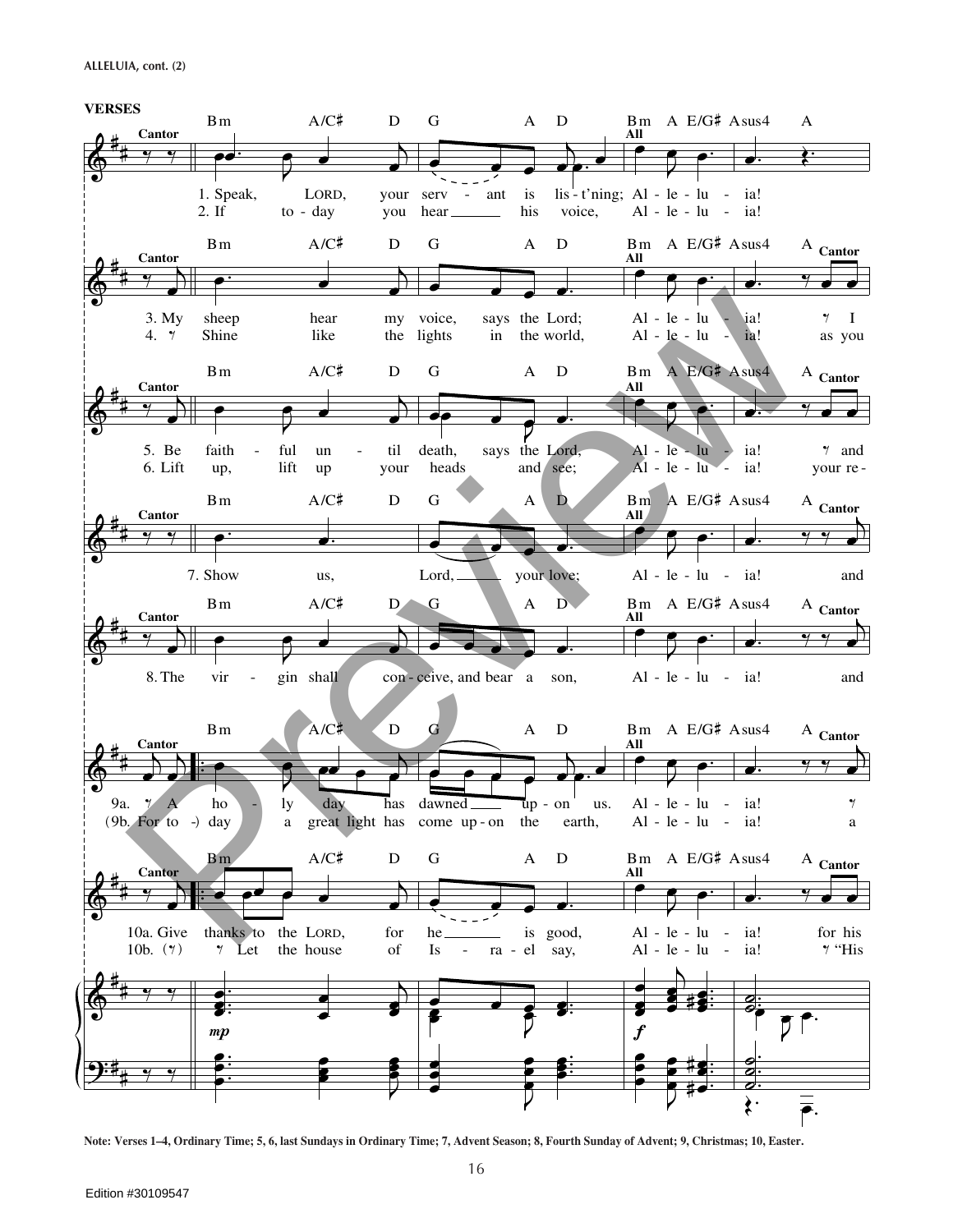

**Note: Additional Gospel verses for Sundays, Solemnities and Feasts (ed. 30108387) are available online. Visit ocp.org.**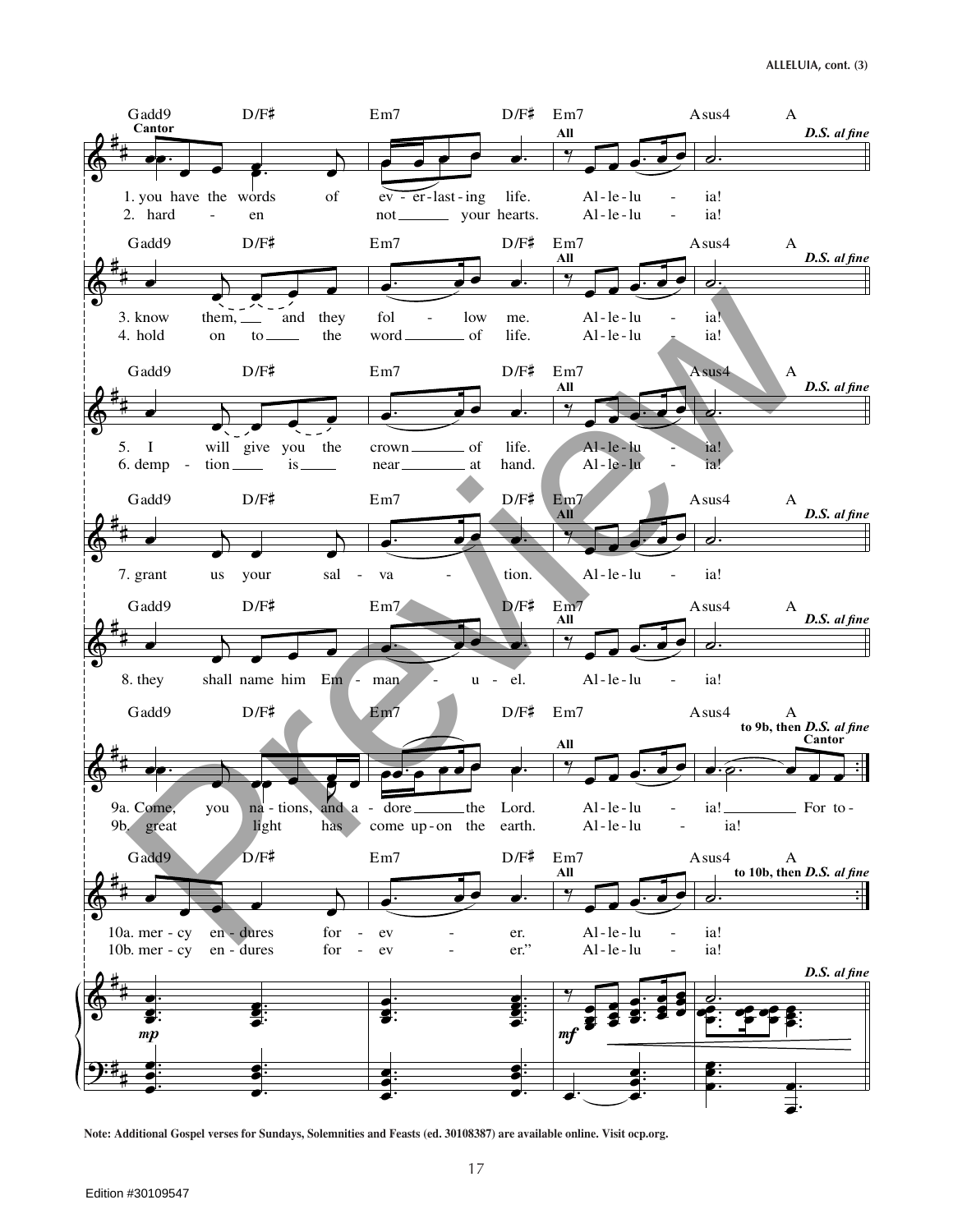# **Lenten Gospel Acclamation**



Text: Refrain and some Gospel verses © 1969, 1981, 1997, ICEL. All rights reserved. Used with permission. Some Gospel verses © 1970, 1997, 1998, CCD. All rights reserved. Used with permission.

Music: *Mass of Spirit and Grace;* Ricky Manalo, CSP, b. 1965, © 2007, 2009, Ricky Manalo, CSP. Published by OCP. All rights reserved.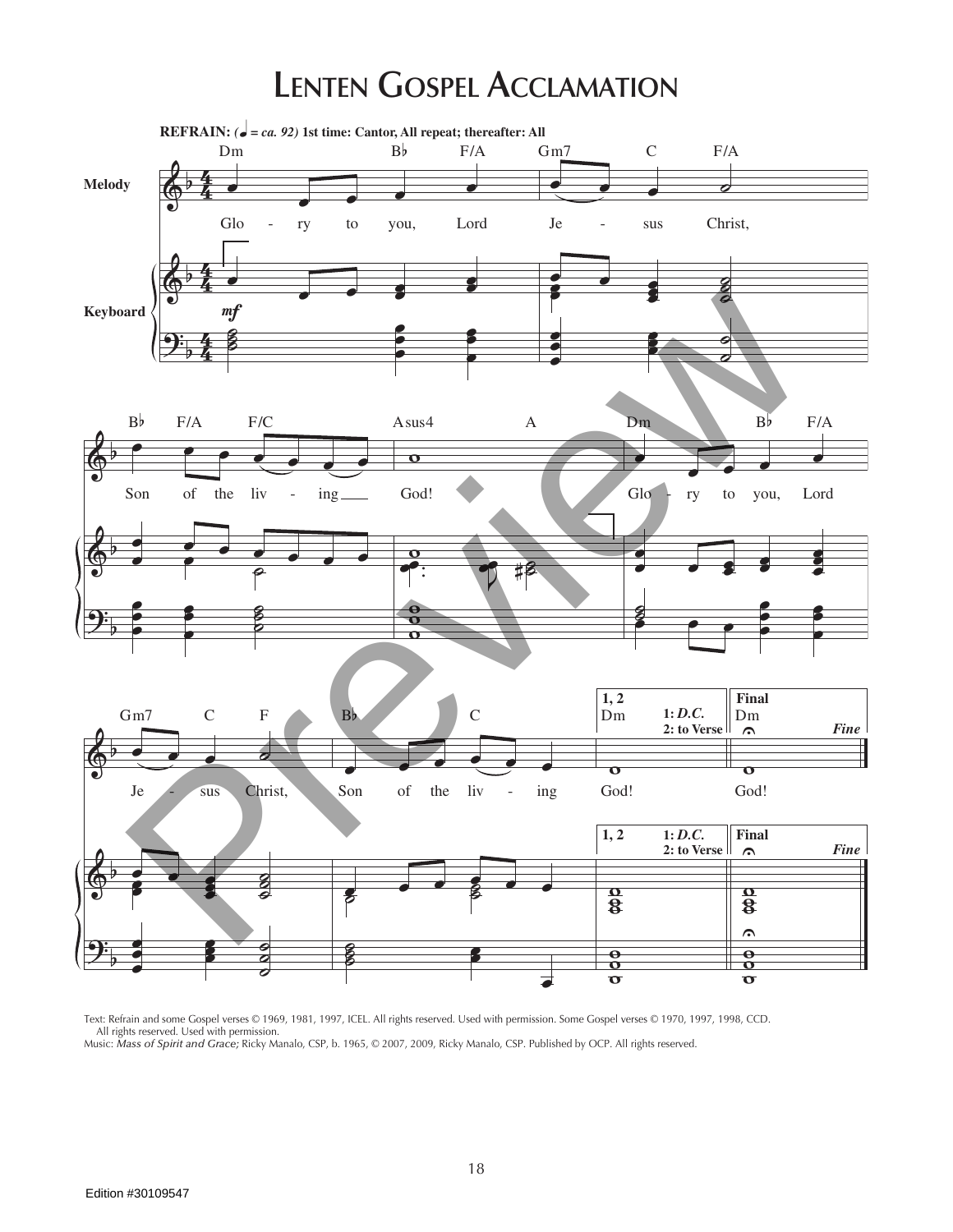#### **VERSES, YEAR A: Cantor**

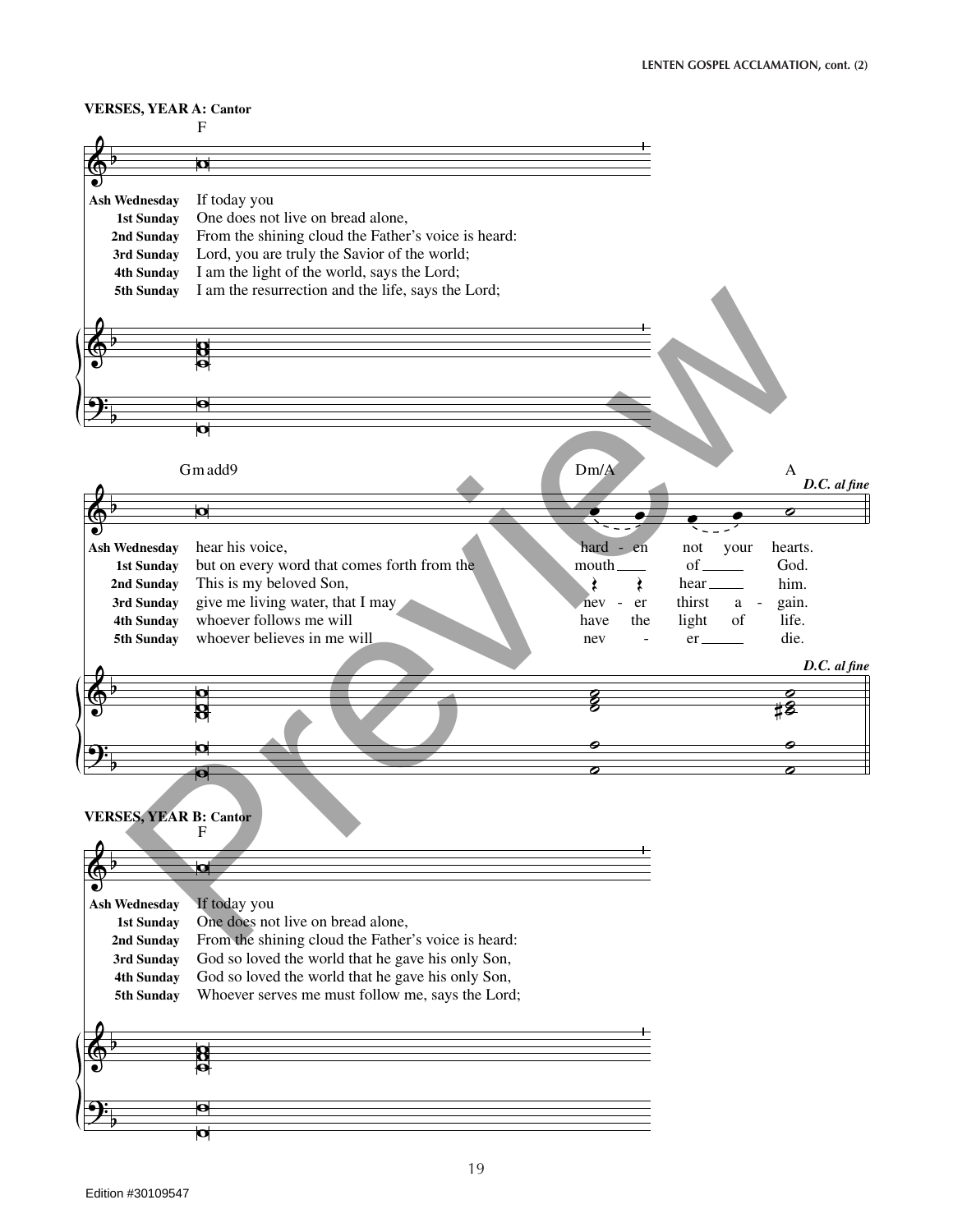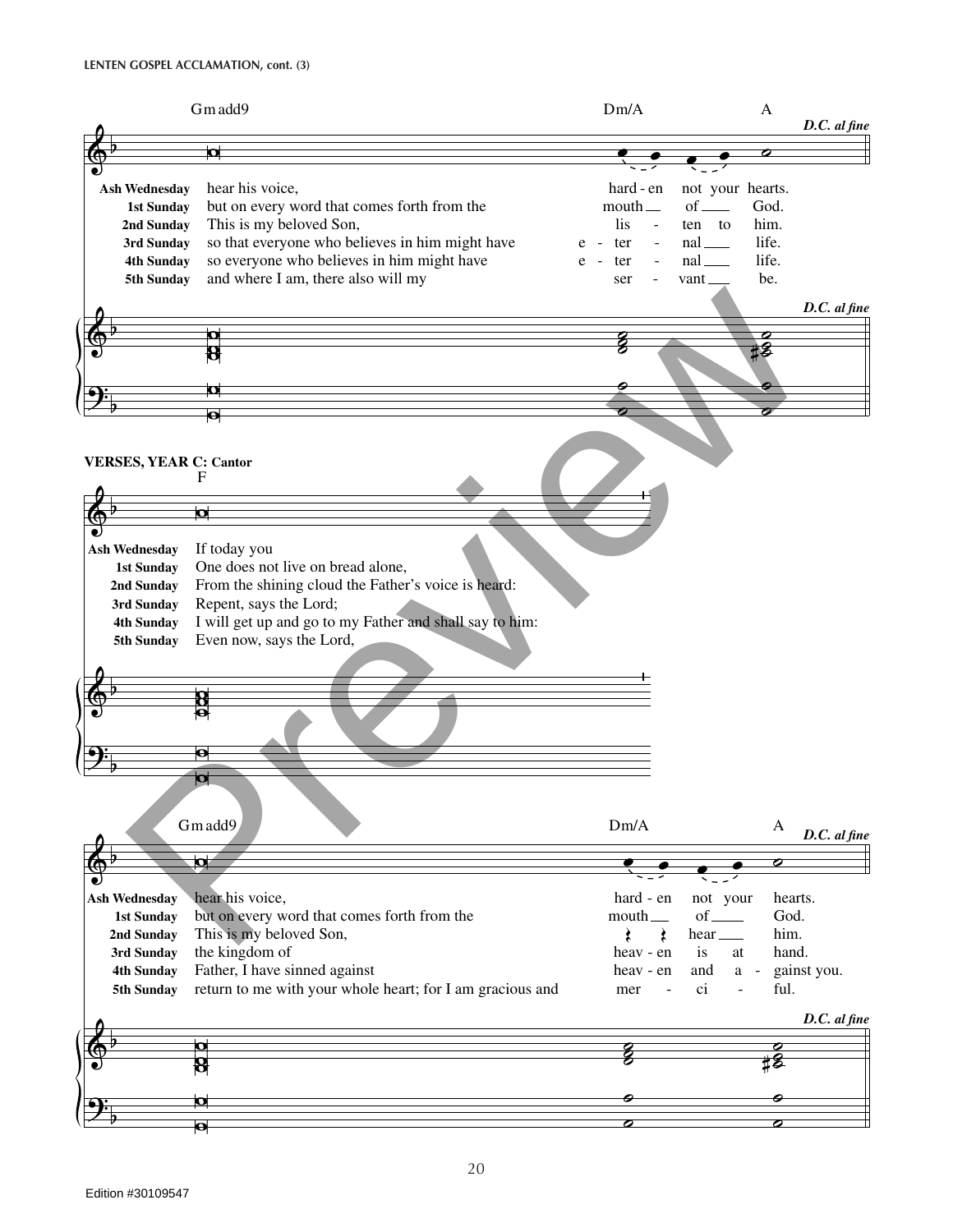#### **VERSES, HOLY WEEK A, B, C: Cantor**

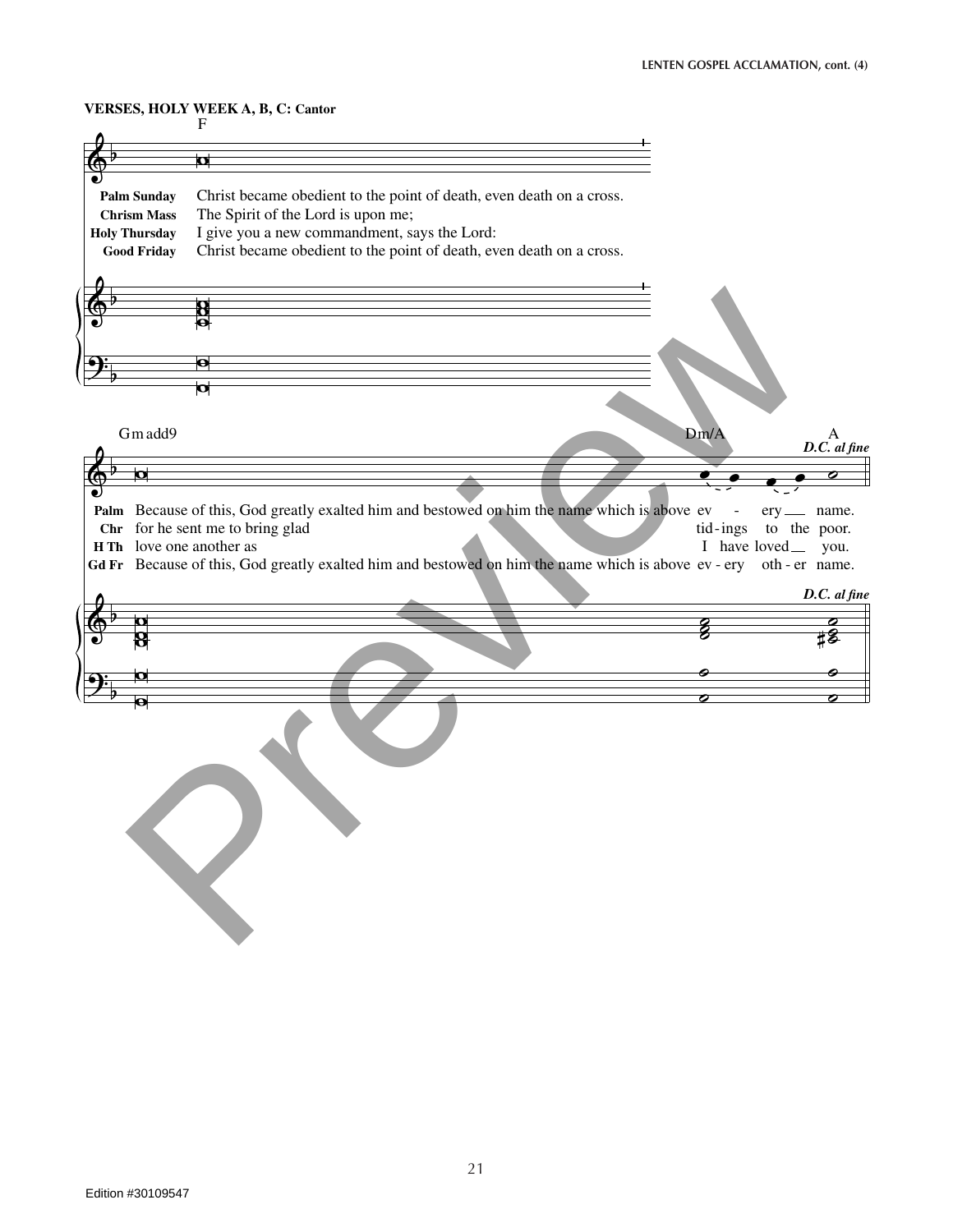## **Multilingual Intercessions**



Music: *Mass of Spirit and Grace;* Ricky Manalo, CSP, b. 1965, © 2009, 2010, Ricky Manalo, CSP. Published by OCP. All rights reserved.

**\* "gin" is pronounced with a hard g sound.**

**Also available in 30 languages, edition 30107163, exclusively on ocp.org.**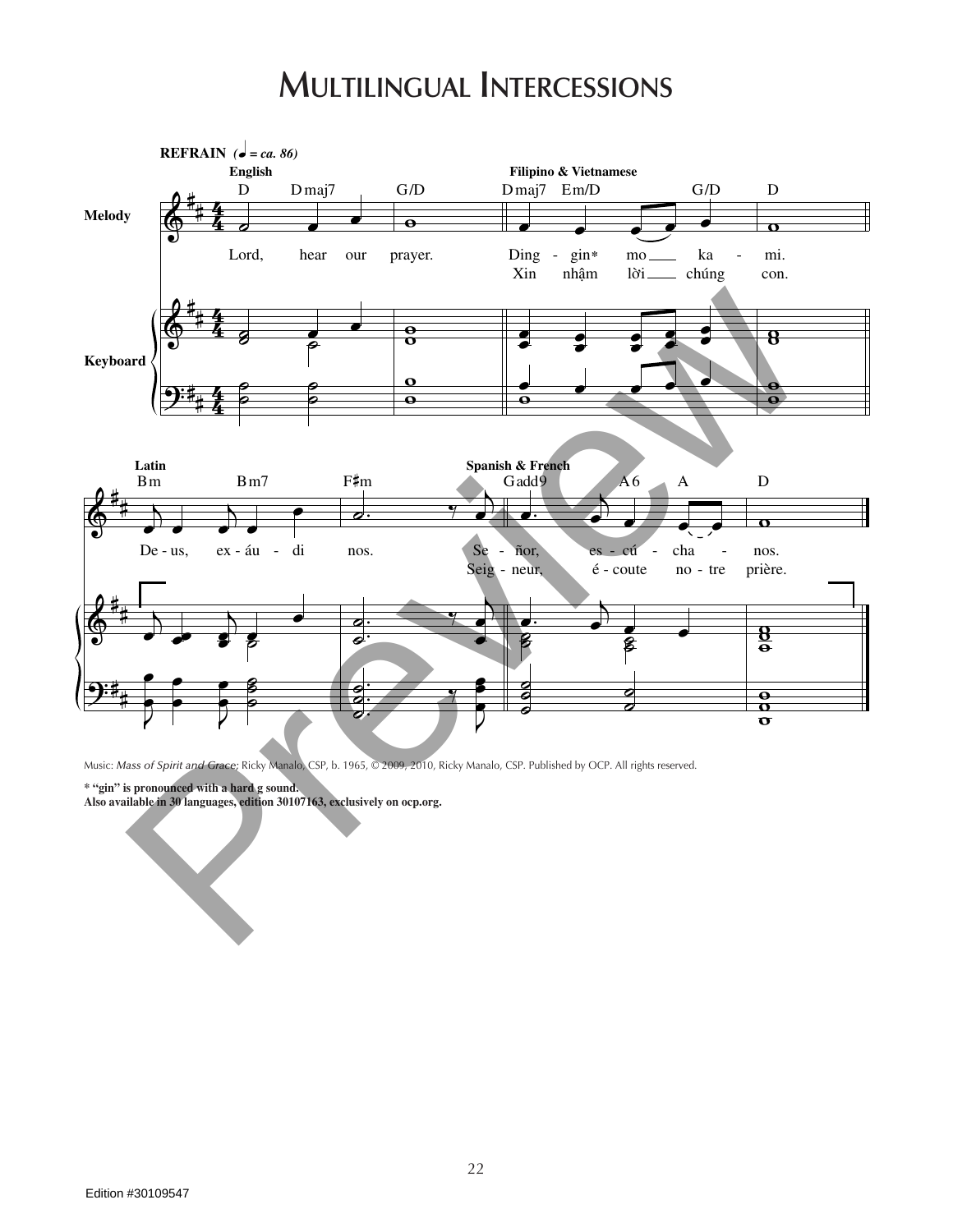## **Preface Dialogue**



Text © 2010, ICEL. All rights reserved. Used with permission.<br>Music: *Mass of Spirit and Grace;* Ricky Manalo, CSP, b. 1965, © 2007, 2009, Ricky Manalo, CSP. Published by OCP. All rights reserved.

**Note: Sung Eucharistic Prayers II and III are available from the publisher in Presider's Edition (ed. 30107233) and Accompaniment Edition for rehearsal (30107155).**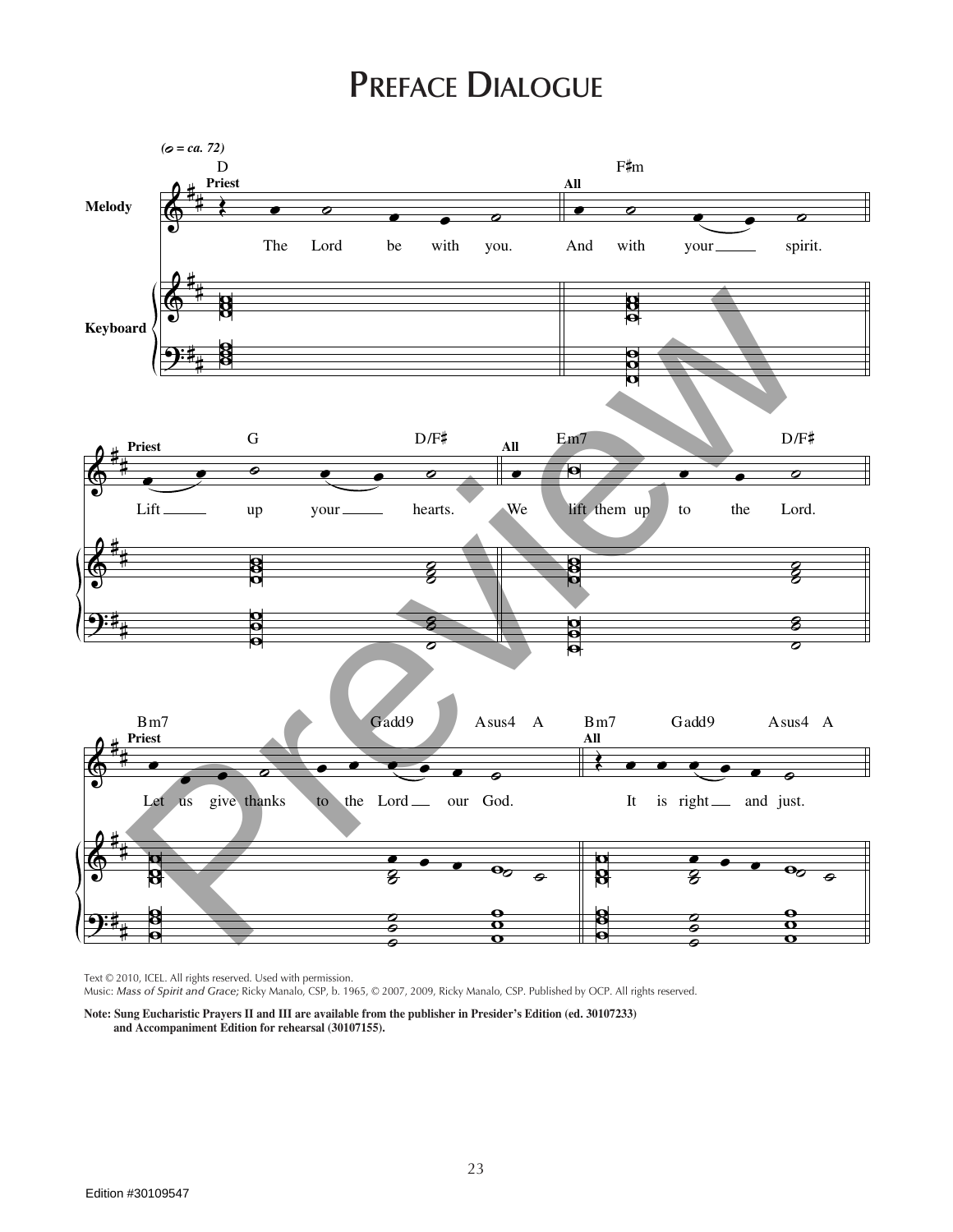## **Holy**

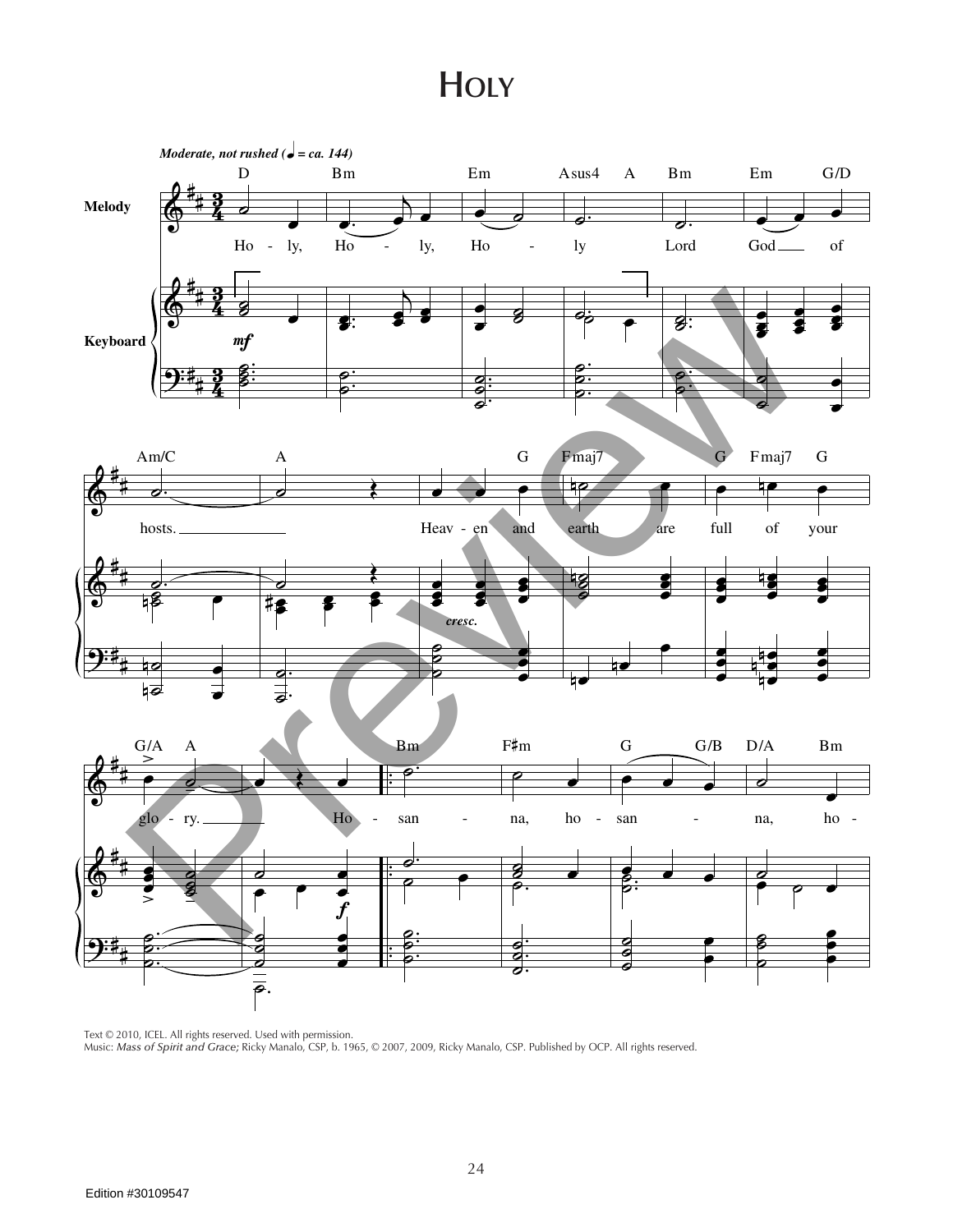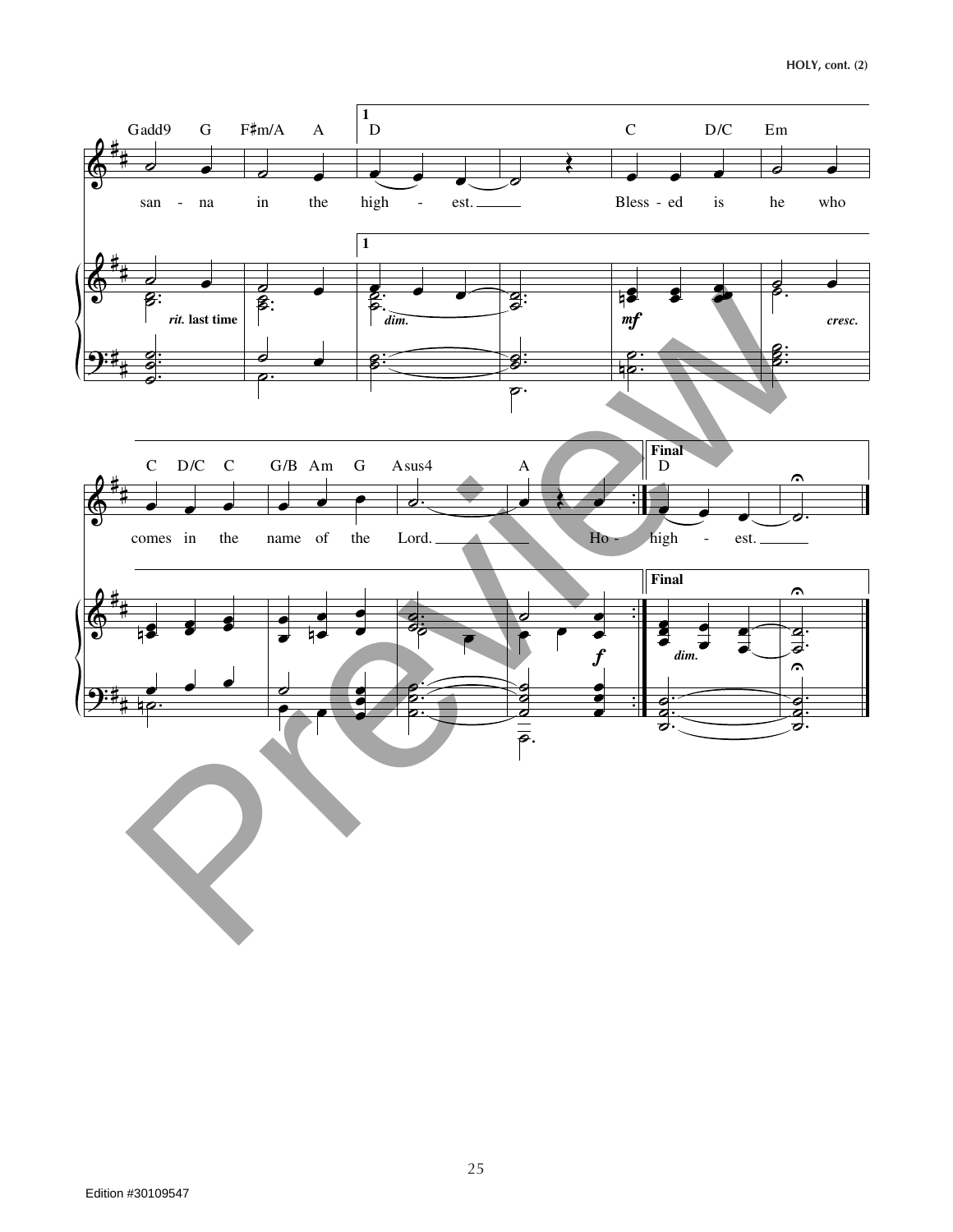## **We Proclaim Your Death**

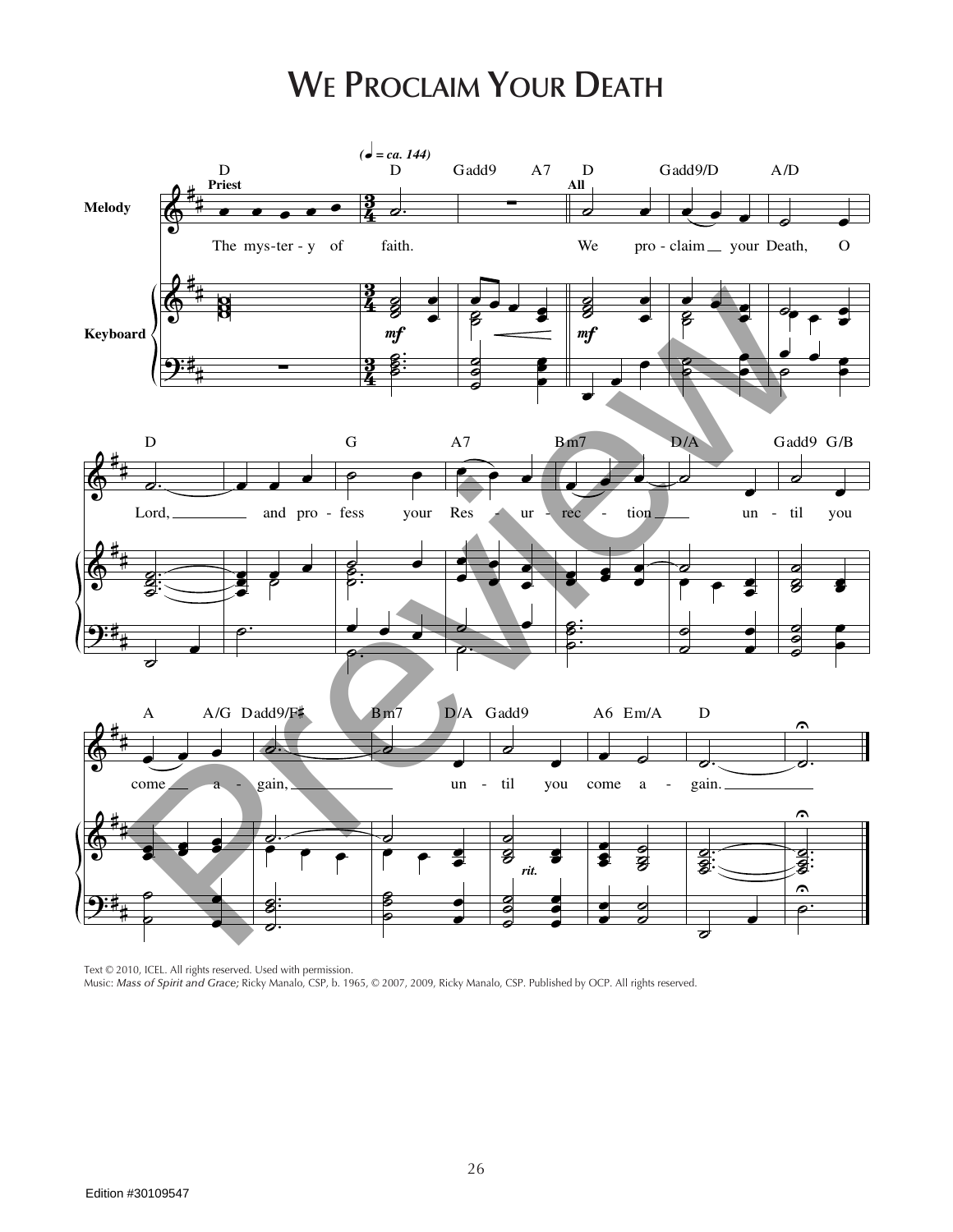#### **When We Eat This Bread**

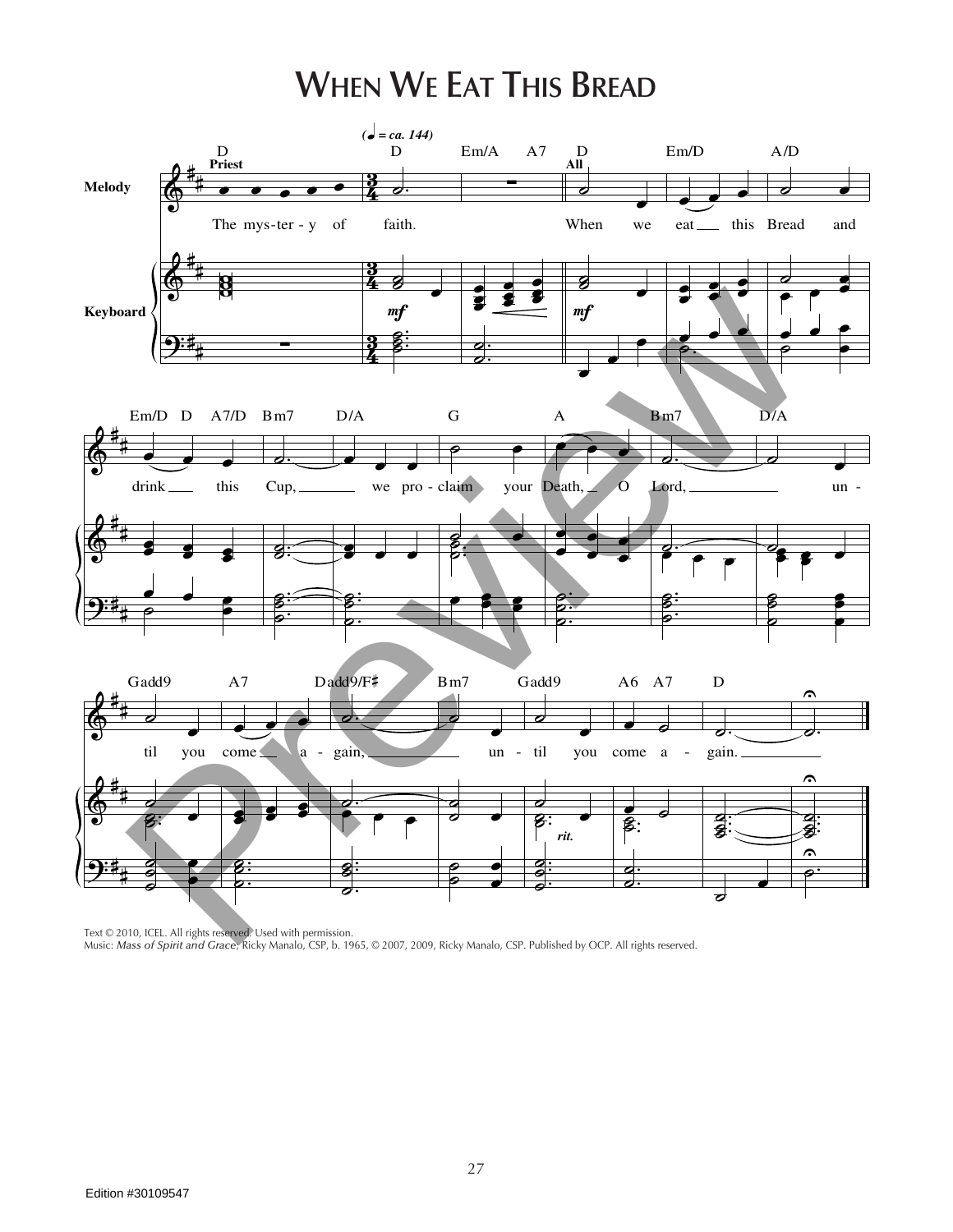Previews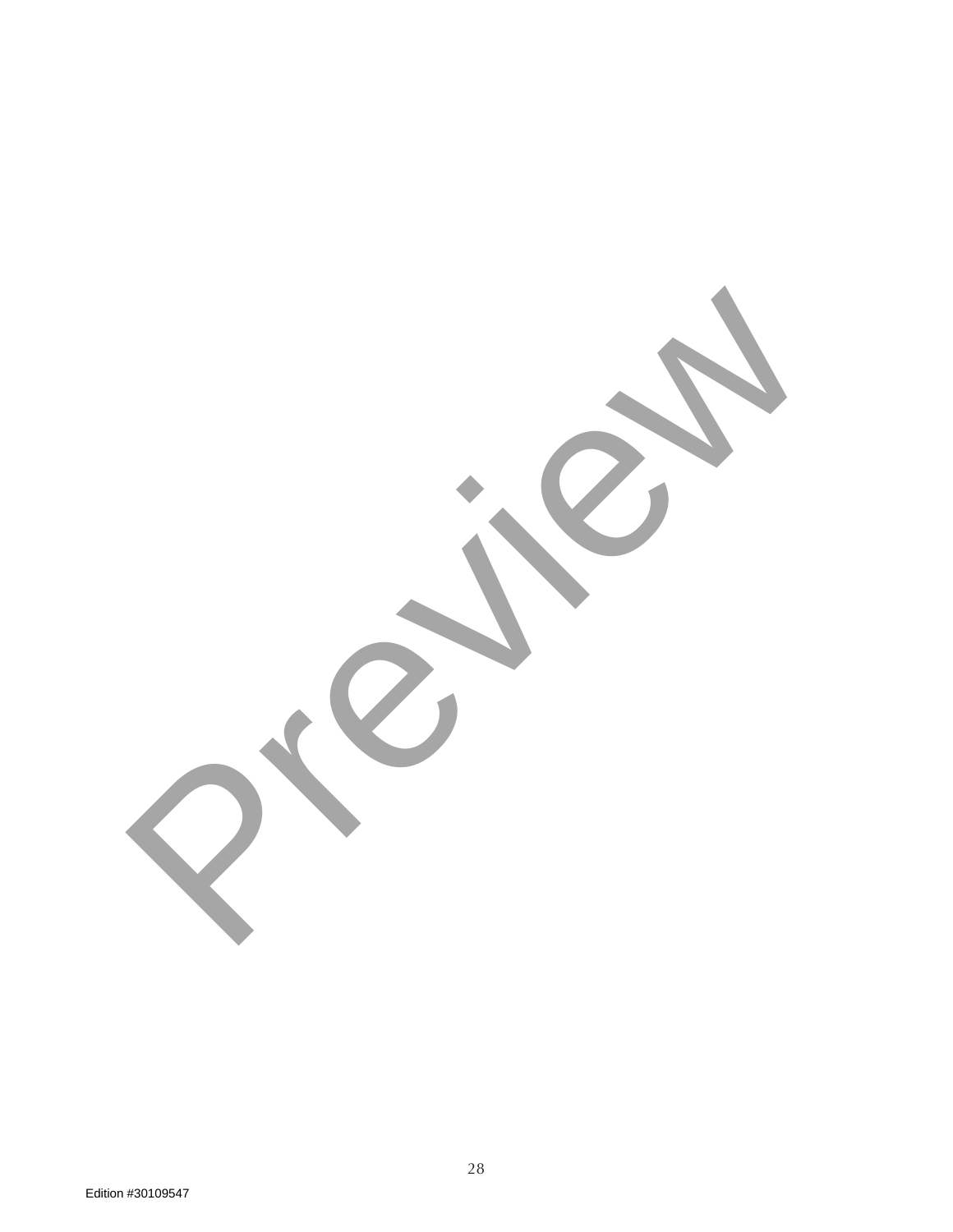# **Save Us, Savior**

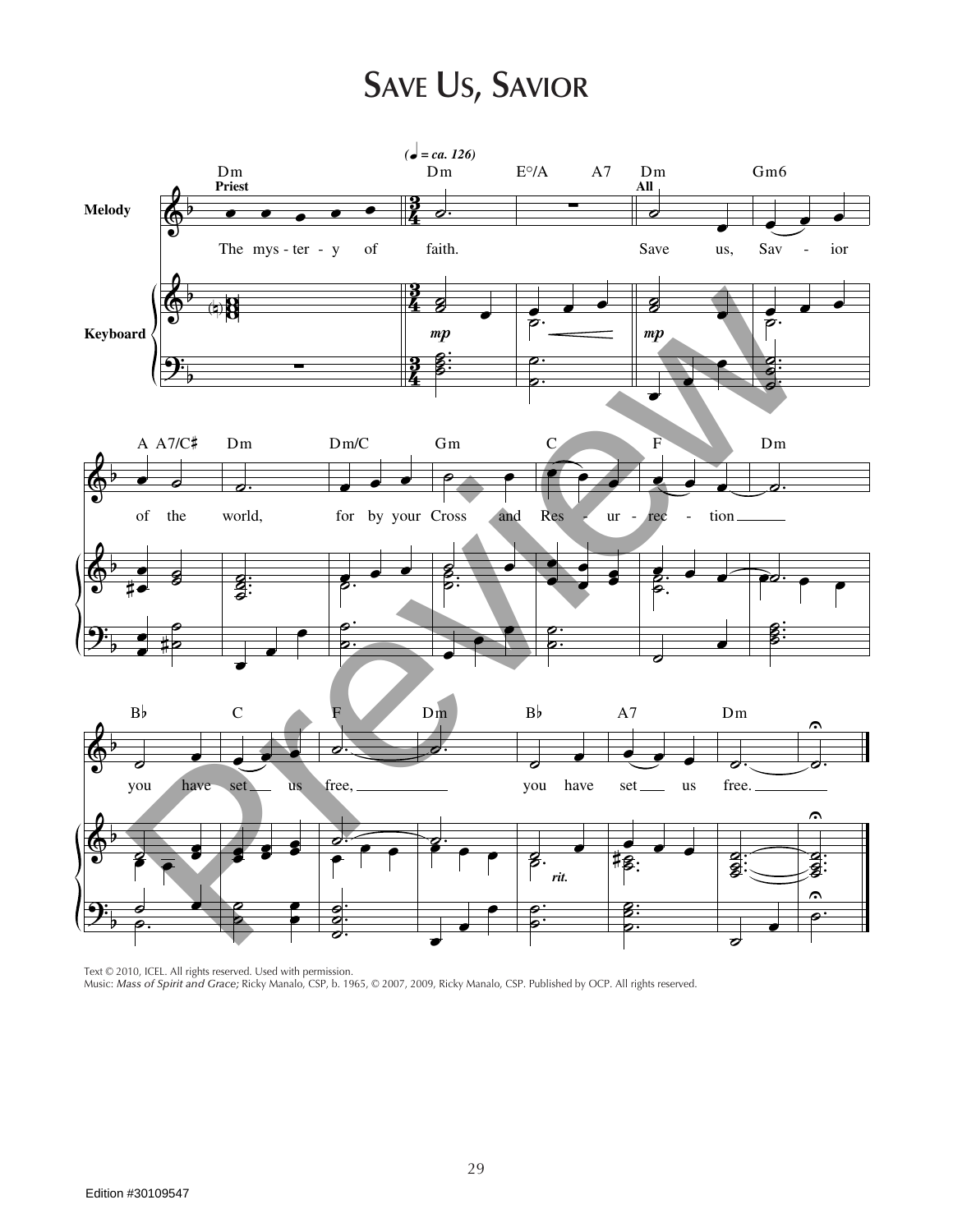#### **Doxology and Amen**



Text: Doxology © 2010, ICEL. All rights reserved. Used with permission. Music: *Mass of Spirit and Grace;* Ricky Manalo, CSP, b. 1965, © 2007, 2009, Ricky Manalo, CSP. Published by OCP. All rights reserved.

**\*If Doxology is spoken, Intro begins here.**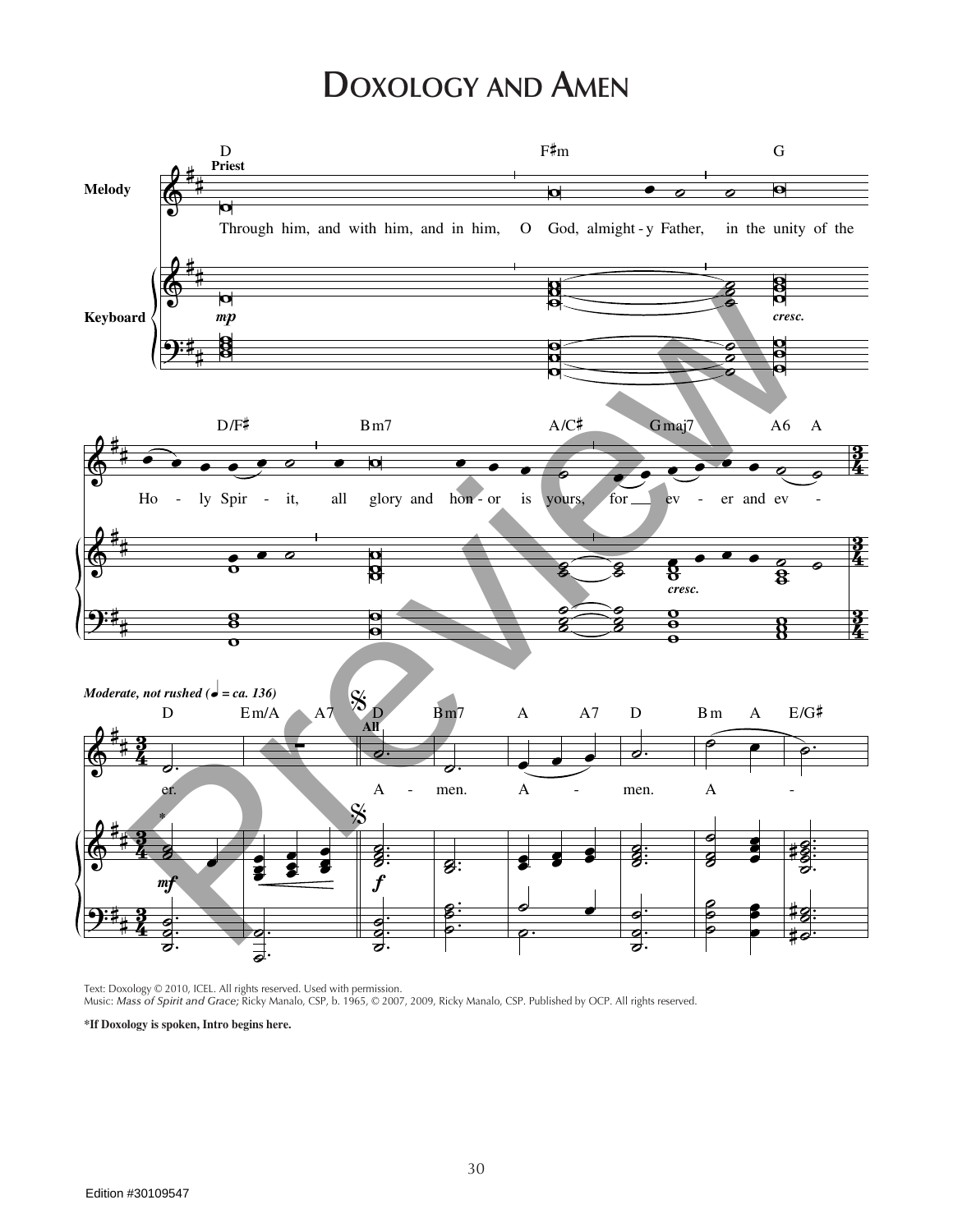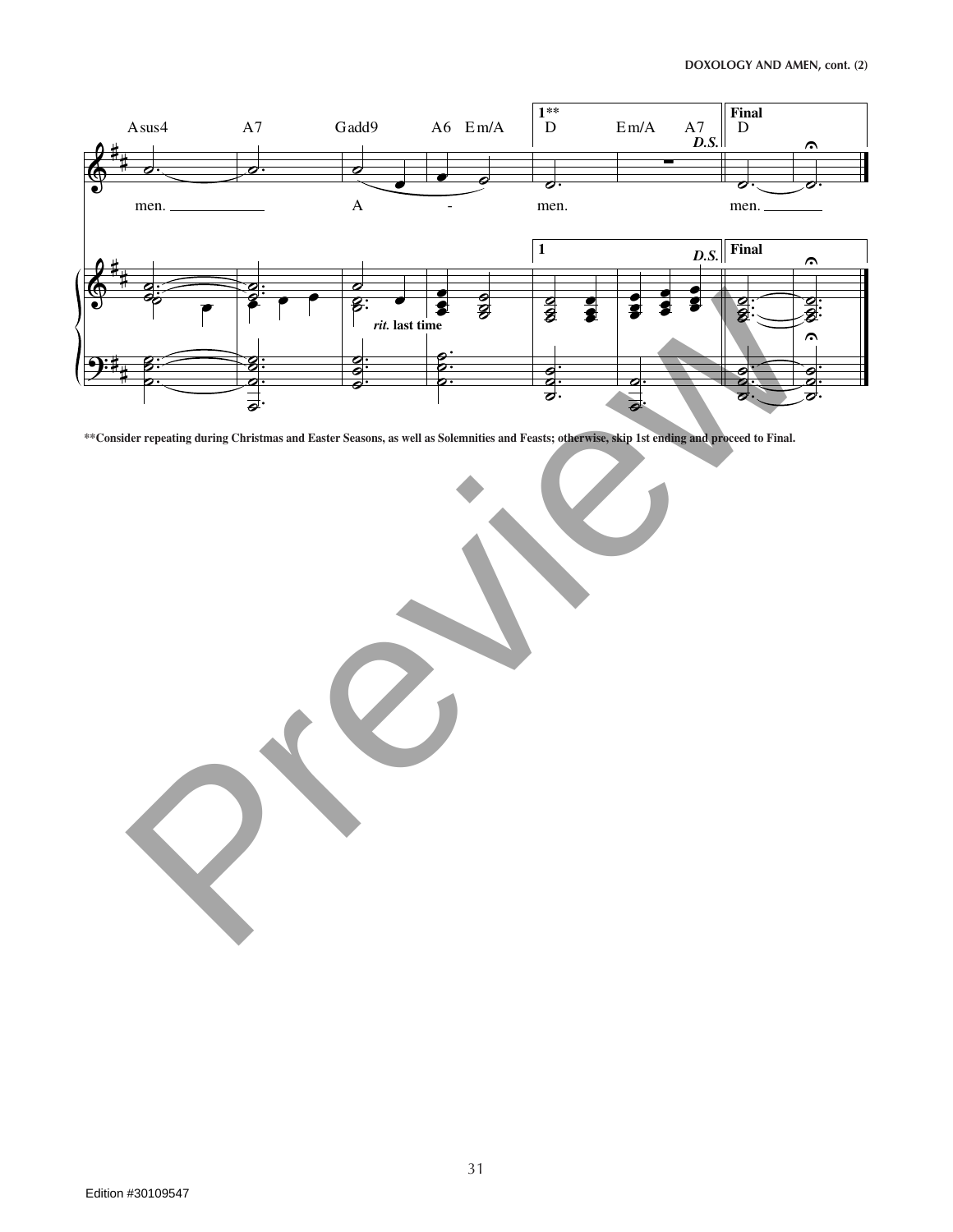# **The Lord's Prayer**



Music: *Mass of Spirit and Grace;* Ricky Manalo, CSP, b. 1965, © 2007, 2009, Ricky Manalo, CSP. Published by OCP. All rights reserved.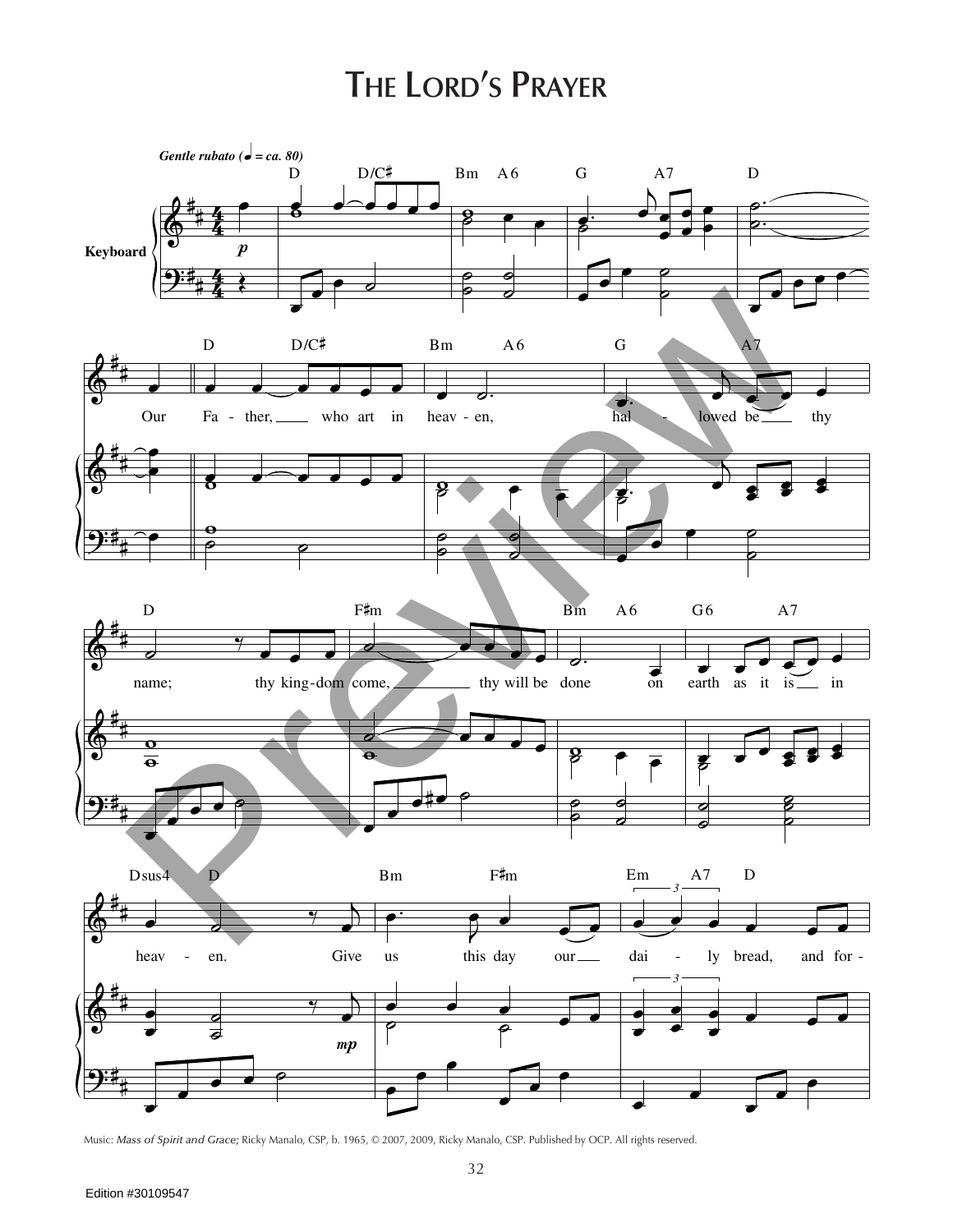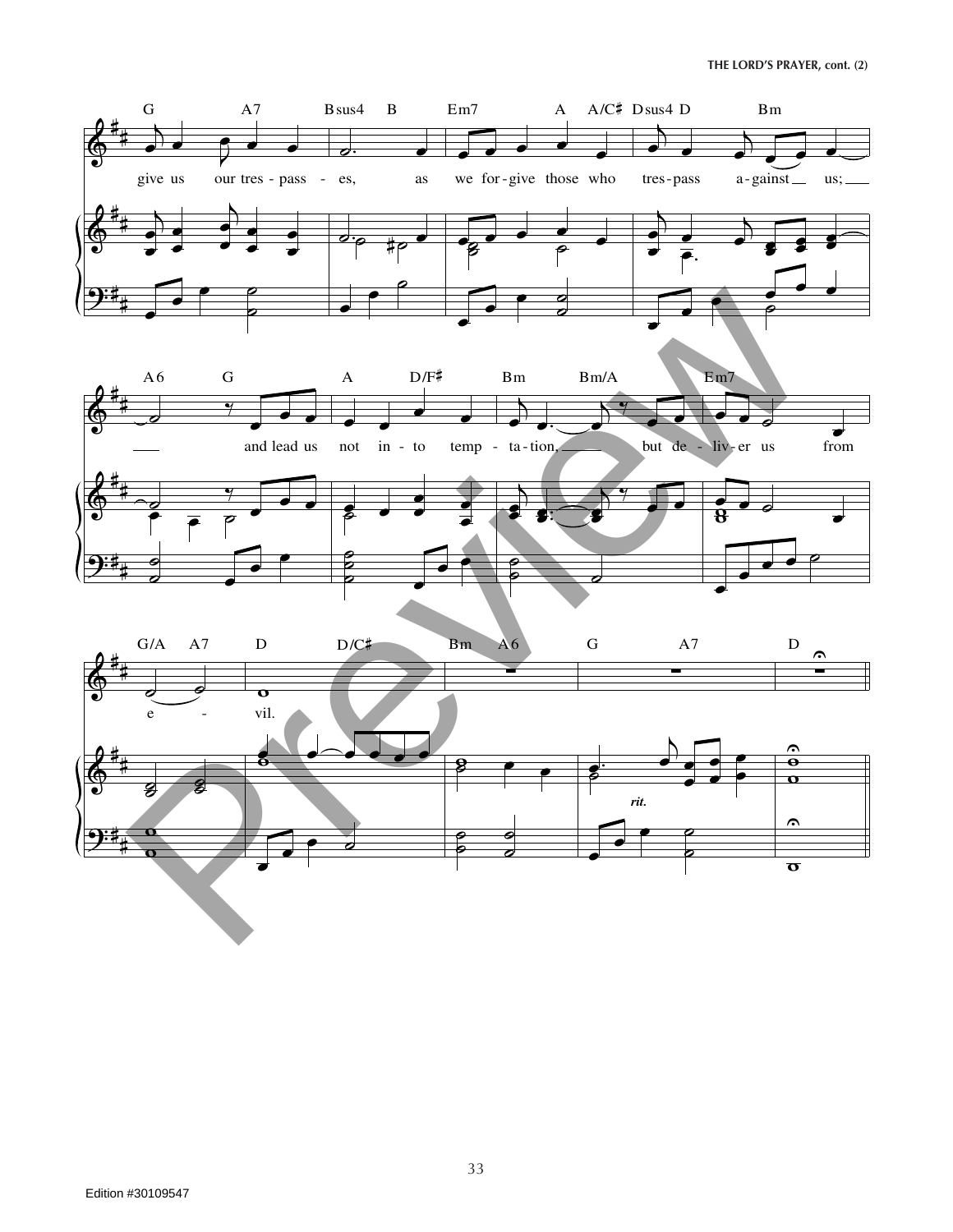**Priest:** Deliver us, Lord, we pray... ...the coming of our Savior, Jesus Christ.

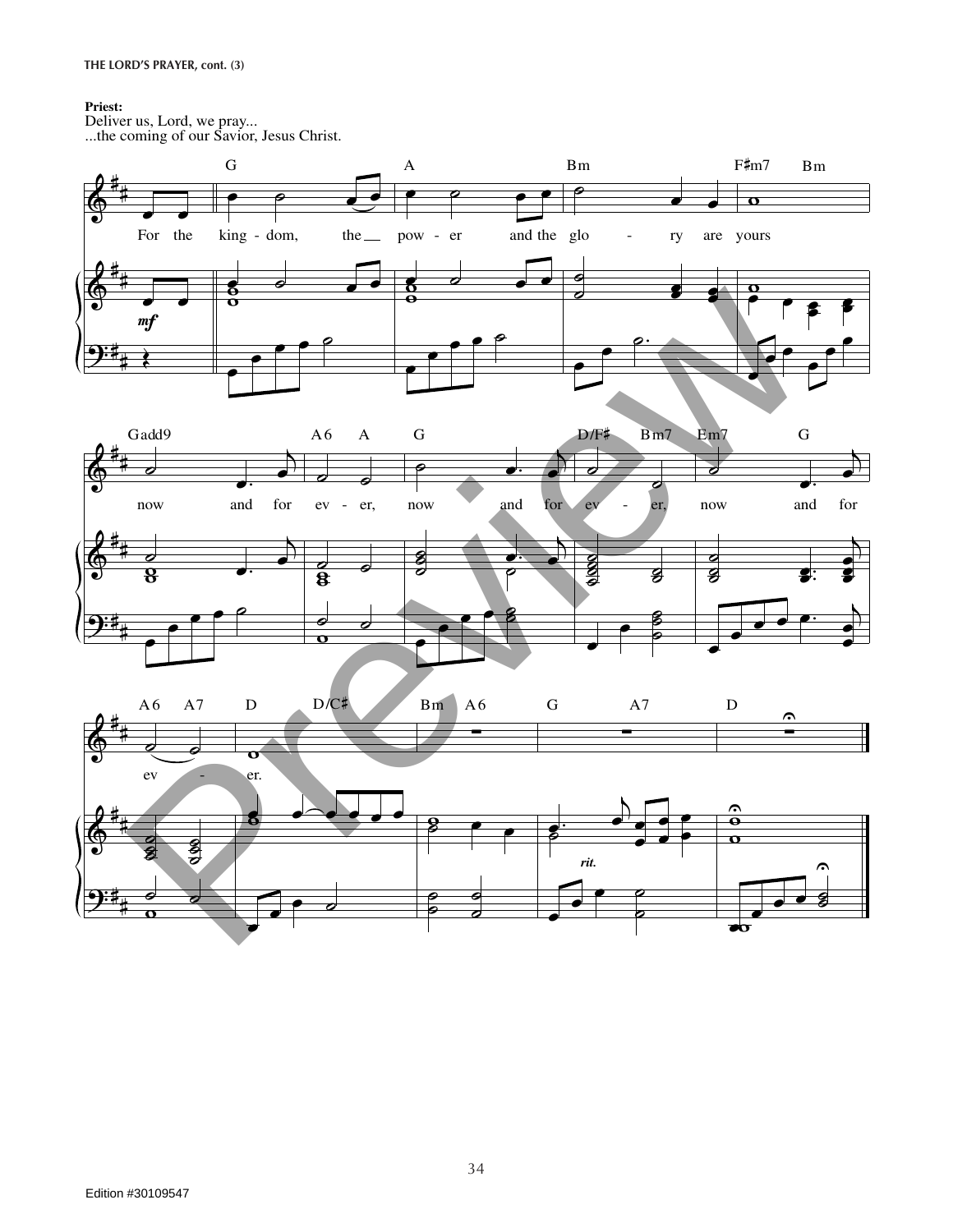## **Lamb of God**



Music: *Mass of Spirit and Grace;* Ricky Manalo, CSP, b. 1965, © 2007, 2009, Ricky Manalo, CSP. Published by OCP. All rights reserved.